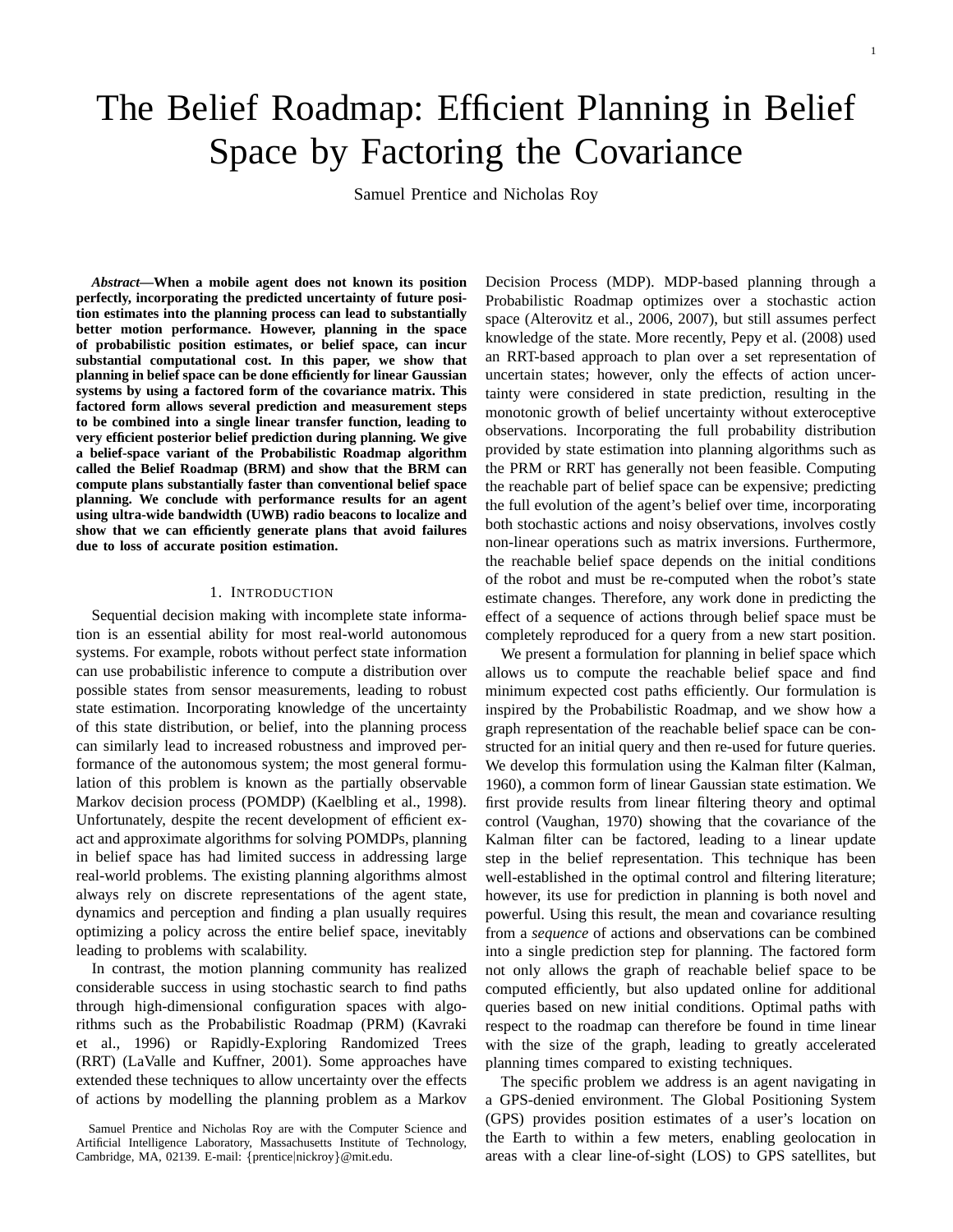in indoor and dense urban environments, GPS becomes unreliable or altogether unavailable. One approach to mitigating the loss of GPS involves placing anchor radio beacons around the target environment, enabling localization by computing range measurements from the RF signals. However, even with spread-spectrum technologies such as ultra-wide bandwidth (UWB) radio, the quality of positional information available to a mobile agent varies across the environment. When a signal is transmitted, the channel properties of the environment may result in multiple signal path reflections; interference between these path reflections can result in signal degradation, or even cancellation, which inhibits the receiver's ability to successfully resolve the original signal for time-based ranging. Obstacles in the environment may occlude the radio transceivers, blocking signal transmission or adding substantial material propagation delays, both of which are problematic for ranging applications. We show that integrating predictions of position uncertainty into the planning algorithm enables the robot to choose plans that maximize the probability of reaching the goal, avoiding trajectories through regions of low density of UWB signals that lead to very uncertain estimates of the agent position. We give experimental results demonstrating this algorithm for motion planning of a mobile robot, in which the robot must use UWB range estimates for tracking its position. We conclude with results that show planning using a simulated UWB ranging model to navigate across MIT campus.

#### 2. TRAJECTORY PLANNING AND SEARCH

Given a map, model of robot kinematics, and the start and goal positions, the objective of trajectory planning is to find the minimum-cost collision-free path from start to goal. We will restrict the discussion in this paper to kinematic motion planning; we plan to extend this work to kinodynamic planning in future work.  $C$  denotes the configuration space (Lozano-Perez, 1983), the space of all robot poses,  $C_{free}$  is the set of all collision-free poses (based on the map of obstacle positions) and  $\mathcal{C}_{obst}$  is the set of poses resulting in collision with obstacles, so that  $C \equiv C_{free} \cup C_{obst}$ . When the state is fully observable, the Probabilistic Roadmap (PRM) algorithm (Kavraki et al., 1996; Bohlin and Kavraki, 2000) can be used to find a path through  $C_{free}$  by generating a discrete graph approximation of  $C_{free}$ . The PRM provides a general framework for efficiently solving fully observable motion planning problems in two stages, as follows:

- 1) **Pre-processing phase**: The PRM first constructs a graph, or roadmap, that is a simplified representation of  $C_{free}$ . Robot poses are sampled from C according to a suitable probabilistic measure and tested to determine if each pose lies in  $C_{free}$  or  $C_{obst}$ . Poses within  $C_{free}$ (i.e., that do not collide with obstacles) are retained and added as nodes to the graph. Edges in the graph are placed between nodes where a straight-line path between the nodes also lies entirely in  $C_{free}$ . Typically, edges are limited to the  $k$  nearest neighbor nodes or to the neighbors that are closer than some bounding distance.
- 2) **Query phase**: Given a start and goal pose, a graph search algorithm is used to find a path through the graph

that connects the corresponding start and goal nodes. As a result, the PRM returns a path consisting of a series of straight-line trajectories between waypoints. If the start and goal poses are not already nodes in the graph, additional nodes are added to the graph and edges to any reachable graph nodes are added as in the pre-processing phase.

The power of the PRM resides in the fact that even if  $\mathcal{C}_{free}$  cannot be tractably computed, it is relatively efficient to determine if an arbitrary node or edge lies in  $C_{free}$ . As a result, when planning in high-dimensional spaces,  $C_{free}$ can be approximated as a discrete graph by sampling poses from  $C$ , retaining the collision-free samples and straight-line trajectories. Note that there is an implicit assumption in using the PRM, specifically, that some controller exists that can be used to follow a straight-line trajectory from way-point to waypoint without collisions when the edge is known to lie entirely in  $C_{free}$ . It should also be noted that any sampling-based roadmap approach inherently sacrifices guaranteed global optimality for the computational tractability of solutions within the discrete graph approximation. "Optimal" plans within the discrete roadmap are approximations of optimal trajectories in the continuous state space, which converge as the size of the roadmap grows.

# 3. BELIEF ESTIMATION IN LINEAR GAUSSIAN SYSTEMS

When the agent does not have access to near-perfect information about its state in the world using some external positioning system such as GPS, the agent can infer its position from a history of sensor measurements and control actions. The sensor measurements constitute observations of the environment, and can be matched against a prior model of the world, such as a map. Typically, these observations are noisy and imperfect; as a result, statistical inference can be used to maintain a distribution over possible positions, essentially averaging out errors in the observations over time. While the inference results in a probability distribution over the agent's state, a common assumption is that the maximum likelihood state under the distribution can be used in place of the true state when executing a plan.

Let us denote the (unknown) state of the agent at time  $t$ as  $s_t$ . If the agent takes an action according to some control  $u_t$ , then at time  $t + 1$  the agent has moved to some new state  $s_{t+1}$  that is drawn stochastically according to some transition probability distribution  $p(s_{t+1}|s_t, u_t)$ . After each motion, the agent receives an observation  $z_t$  that is drawn stochastically according to some observation probability distribution  $p(z_t|s_t)$ . With knowledge of the transition and observation distributions, the agent can estimate the probability of its current state  $b_t = p(s_t|u_{1:t}, z_{1:t})$  after a sequence of controls and observations.

A common assumption is that the posterior state  $s_t$  after some control input  $u_t$  depends only on the prior state  $s_{t-1}$  such that  $p(s_t|s_{t-1}, u_{1:t}, z_{1:t-1}) = p(s_t|s_{t-1}, u_t)$ . Similarly, the likelihood of an observation depends only on the current state,  $p(z_t|s_t, u_{1:t}, z_{1:t-1}) = p(z_t|s_t)$ . These assumptions allow the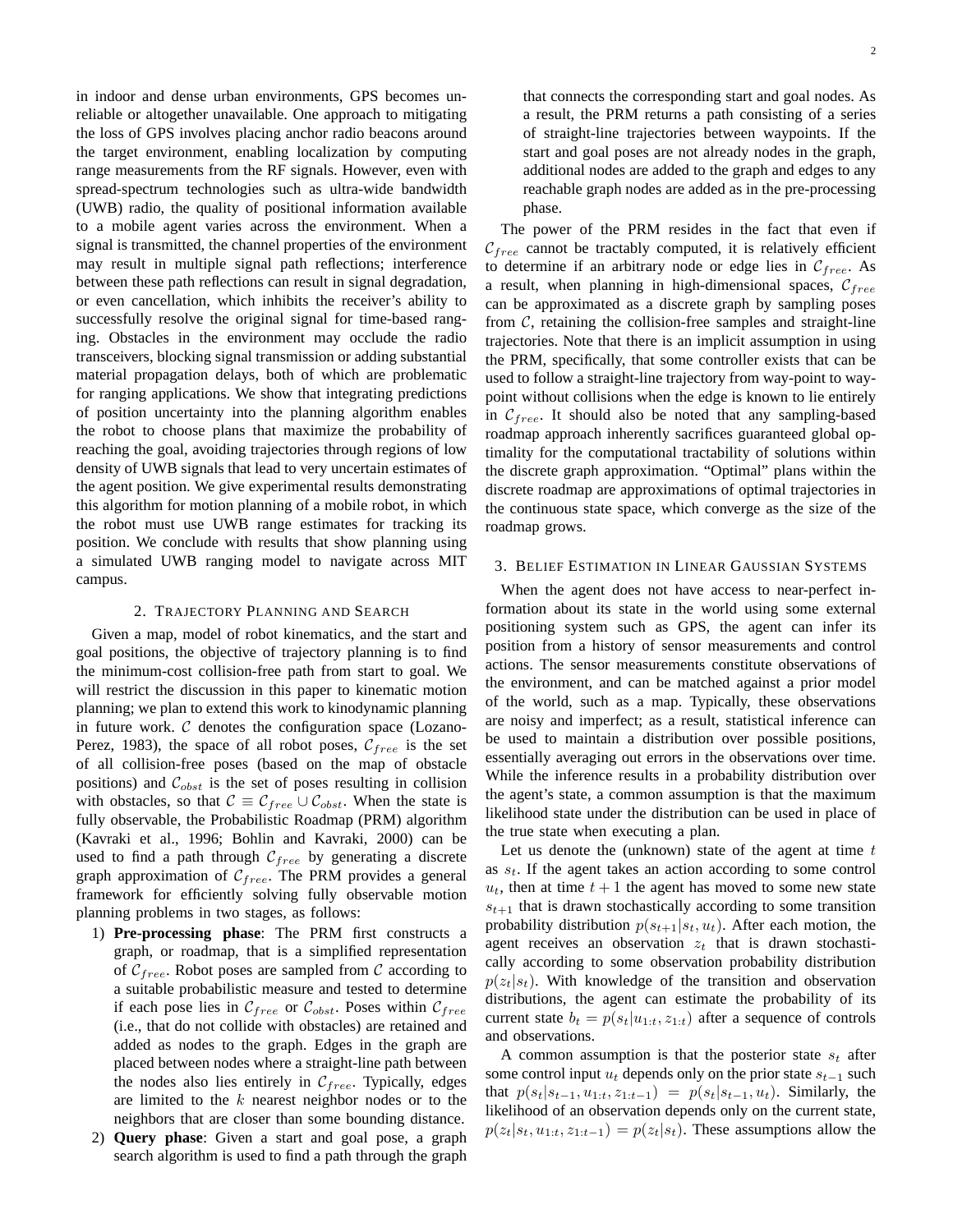posterior belief  $b_t$  to be computed recursively as

$$
p(s_t|u_{1:t}, z_{1:t}) = \frac{1}{Z}p(z_t|s_t)\int_S p(s_t|u_t, s_{t-1})p(s_{t-1})ds_{t-1}, \tag{1}
$$

where  $Z$  is a normalization factor. Equation (1) is the standard Bayes' filter equation, and provides a recursive form of updating the state distribution.

Implementing the Bayes' filter requires committing to a specific representation of the state distribution  $p(s_t)$ , with consequences on how the transition  $p(s_t|s_{t-1}, u_t)$  and observation  $p(z_t|s_t)$  functions are represented, and on the tractability of performing the integration in Equation (1). One of the most common representations is the Kalman filter (Kalman, 1960), in which the state distribution is assumed to be Gaussian and the transition and observation functions are linear with Gaussian noise. If the true system transition and observation functions are non-linear, the extended Kalman filter (EKF) (Smith et al., 1990) linearizes the transition and observation functions at each step. A full derivation of the EKF is outside the scope of this paper, but briefly, the assumption is that

$$
s_t = g(s_{t-1}, u_t, w_t), \qquad w_t \sim \mathcal{N}(0, W_t), \qquad (2)
$$

and 
$$
z_t = h(s_t, q_t),
$$
  $q_t \sim \mathcal{N}(0, Q_t),$  (3)

where  $w_t$  and  $q_t$  are random, unobservable noise variables. In the presence of this unobserved noise, the EKF estimates the state at time t from the estimate at time  $t - 1$  in two separate steps: a process step based only on the control input  $u_t$  leading to an estimate  $p(\overline{s}_t) = \mathcal{N}(\overline{\mu}_t, \Sigma_t)$ , and a measurement step to complete the estimate of  $p(s_t)$ . The process step follows as

$$
\overline{\mu}_t = g(\mu_{t-1}, u_t) \tag{4}
$$

$$
\overline{\Sigma}_t = G_t \Sigma_{t-1} G_t^T + V_t W_t V_t^T, \tag{5}
$$

where  $G_t$  is the Jacobian of g with respect to s and  $V_t$  is the Jacobian of  $g$  with respect to  $w$ . For convenience, we denote  $R_t \triangleq V_t W_t V_t^T$ . Similarly, the measurement step updates the belief as follows:

$$
\mu_t = \overline{\mu}_t + K_t (h(\overline{\mu}_t) - z_t)
$$
\n(6)

$$
\Sigma_t = \overline{\Sigma}_t - K_t H_t \overline{\Sigma}_t,\tag{7}
$$

where  $H_t$  is the Jacobian of h with respect to s and  $K_t$  is known as the Kalman gain,

$$
K_t = \overline{\Sigma}_t H_t^T \left( H_t \overline{\Sigma}_t H_t^T + Q_t \right)^{-1}.
$$
 (8)

If the measurement function is conditionally independent of a large number of state variables, the information form of the EKF may be more computationally efficient. The distribution  $p(s_t|u_{1:t}, z_{1:t})$  can be represented by the information vector and the information matrix  $\Omega_t = \Sigma_t^{-1}$  (Julier et al., 1995). The information matrix updates in the process and measurement steps of the extended information filter (EIF) can be written respectively as

$$
\overline{\Omega}_t = \overline{\Sigma}_t^{-1} = (G_t \Sigma_{t-1} G_t^T + R_t)^{-1}
$$
(9)

$$
\Omega_t = \overline{\Omega}_t + H_t^T Q_t^{-1} H_t. \tag{10}
$$

For convenience, we use  $M_t \triangleq H_t^T Q_t^{-1} H_t$  to denote the

information matrix corresponding to a given measurement, such that  $\Omega_t = \overline{\Omega}_t + M_t$ .

# 4. BELIEF SPACE PLANNING

The assumption of most planning and control algorithms is that knowledge of the mean of the belief distribution is sufficient for good performance. However, if the planner uses both the mean and the covariance of the belief in choosing actions, different plans can be computed depending on whether the position estimate is very certain (for example, a norm of the covariance is small), or if the position estimate is uncertain (a norm of the covariance is large). The robot can then balance shorter paths against those with greater potential to reduce belief uncertainty through sensor information gain, choosing longer but more conservative motion plans when appropriate. Notice that by incorporating additional statistics from the belief such as the covariance, we are doing nothing more than increasing the state space of the agent. Instead of planning in configuration space, the agent is now planning in *belief space* B, or *information space*, but the basic problem is essentially the same: the planner must find a sequence of actions  $\{u_0, \ldots, u_t\}$  such that the resulting beliefs  $\{b_0, \ldots, b_t\}$ maximize the objective function  $J$  of the robot. Conventional motion planners generally search for collision-free paths that minimize the cost of moving to the goal location, such that

$$
J(s_t) = \min_{u_{0:T}} C(s_t - s_{goal}) + \sum_{t}^{T} c(s_t, u_t),
$$
 (11)

where  $C$  is the cost of the distance to the goal location and  $c$ is the cost of executing control  $u_t$  from state  $s_t$ .

Planning in a Gaussian belief space requires a different objective function since every belief has some non-zero probability that the robot is at the goal state (although this probability may be extremely small for beliefs where the mean is far from the goal). A more appropriate objective function is therefore to minimize the *expected* cost of the path,  $E_{s_{0:T}}[J(s_t)]$ . In practice, the effect of uncertainty along the trajectory is dominated by the effect of uncertainty at the goal, allowing us to approximate the cost with a more efficient cost function:

$$
J(b_t) \approx \min_{u_{0:T}} E_{b_{goal}|b_t, u_{0:T}} [C(s_t - s_{goal})] + \sum_{t}^{T} c(b_t, u_t), \tag{12}
$$

where the expectation is taken with respect to the belief state at the goal.

A trivial extension of the PRM for solving this optimization problem would first generate a graph by sampling belief nodes randomly and creating edges between nodes where an action exists to move the robot from one belief to another. Graph search would then find a trajectory to the belief with highest probability of being at the goal.

The difficulty with this approach is that the control problem is under-actuated and, thus, only a specific subset of beliefs  $\mathcal{B}^*$  is actually realizable. Even if the robot has full control of the mean of its belief, the covariance evolves as a complicated, non-linear function of both the robot controls and environmental observations. If the robot has full control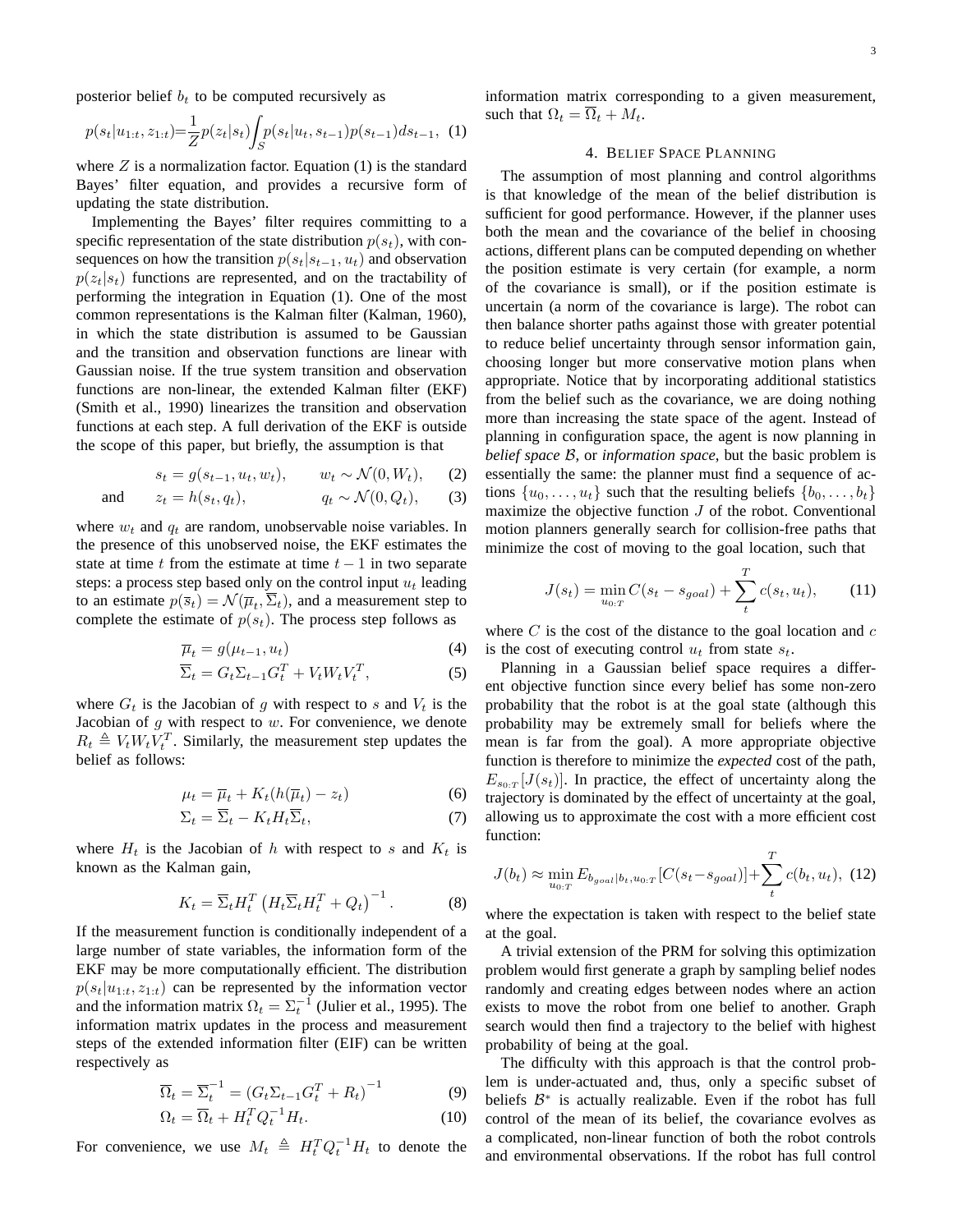

(c) Resulting Belief Space Graph

(d) Advantage of Belief Space Planning

Fig. 1. A basic example of building a belief-space roadmap in an environment with ranging beacons. (a) Distribution means are sampled, and the means in  $C_{free}$  are kept. (b) Edges between distributions that lie in  $C_{free}$  are added to the graph. (c) Once the graph is built, an initial belief (lower right, labelled START) can be propagated through the graph by simulating the agent's motion and sensor measurements, and performing the appropriate filter update steps in sequence along edges. The posterior distribution at each node is drawn with  $1-\sigma$  uncertainty ellipses, and results from a single-source, minimum uncertainty search path to that node. In this example, we artificially increased the noise in the robot motion to make the positional uncertainty clearly visible throughout the environment. Figure (d) reiterates the benefit of incorporating the full belief distribution in planning. The belief space planner detours from the shortest path through an sensing-rich portion of the environment to remain well-localized.

over its *n*-dimensional mean, then the reachable part of the belief space is an  $n$ -dimensional manifold embedded in the  $n<sup>3</sup>$ -dimensional belief space, and therefore a subset of measure 0. It is vanishingly unlikely that any belief  $b' \in \mathcal{B}^*$  would ever be sampled such that there exists a control  $u$  to reach it.

A different approach must therefore be used for building the belief graph. Since the robot does have control authority over its mean, it is possible to sample mean components of the belief, then predict the corresponding covariance components. This process is shown in Figure 1. Let us sample a set of mean poses  $\{\mu_i\}$  from  $\mathcal{C}_{free}$  as the nodes in the PRM graph (Figure 1a). We add an edge  $e_{ij}$  between pairs  $(\mu_i, \mu_j)$ if a sequence of controls  $u_{ij} = \{u_{t_i}, \dots, u_{t_j}\}\)$  exists to move along the straight line between  $\mu_i$  and  $\mu_j$  without collision (Figure 1b). We then simulate a sequence of controls and measurements along each edge; for each step along the edge  $e_{ij}$ , the  $G_t$ ,  $R_t$  and  $M_t$  matrices are computed using the appropriate models. Finally, we perform search in the graph to find a sequence of controls starting from the initial belief  $b_0$  such that the posterior covariance at the end of the sequence is minimized, computing this posterior covariance using equations  $(5)$  and  $(7)$ . Figure 1 $(c)$  shows the result of the search process and the minimum covariance achieved at each graph node. Figure 1(d) demonstrates the advantage of planning in belief space. The belief space planner detours from the shortest path, finding a trajectory that is rich with sensor information to enable superior localization.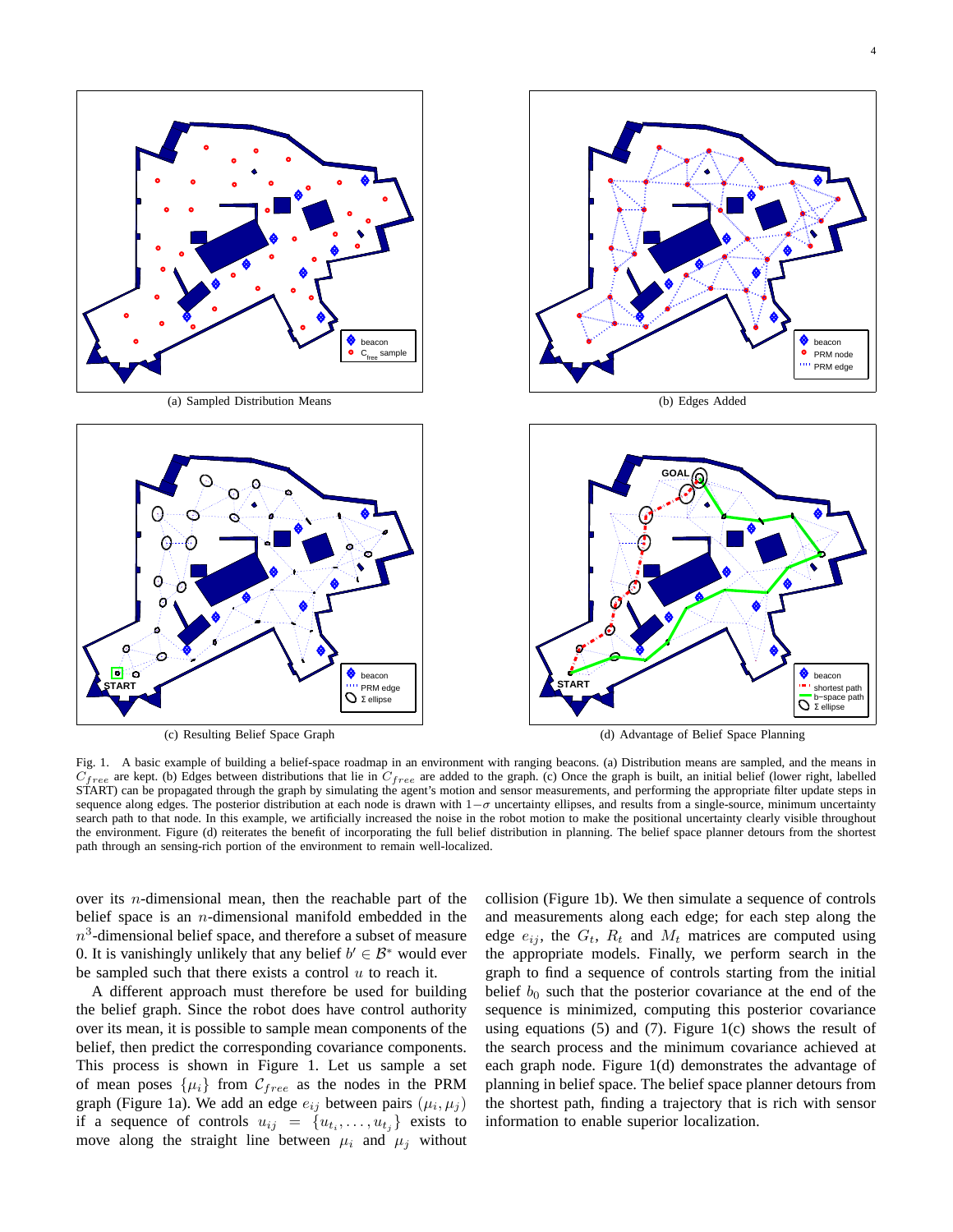## 5. LINEARIZING BELIEF SPACE PLANNING

A major computational bottleneck with the planning algorithm described above is that standard search optimization techniques cannot be used, such as re-using portions of previous solutions. While the EKF is an efficient model for tracking the probability distribution of both linear and well-behaved non-linear systems, the update steps in the filtering process itself are non-linear. In particular, any trajectory optimization that depends on the covariance requires solving the following Riccati equation (from equations (5) and (7)):

$$
\Sigma_t = (G_t \Sigma_{t-1} G_t^T + R_t) - (G_t \Sigma_{t-1} G_t^T + R_t) H_t^T \times (13)
$$
  

$$
(H_t (G_t \Sigma_{t-1} G_t^T + R_t) H_t^T + Q_t)^{-1} H_t (G_t \Sigma_{t-1} G_t^T + R_t).
$$

As a result, if the initial conditions or the trajectory itself are modified in any way, the covariance must be recomputed from scratch. If the planner computes a predicted posterior state  $(\mu_t, \Sigma_t)$  from an initial distribution  $(\mu_0, \Sigma_0)$  and a predicted sequence of actions and observations using a set of  $t$  EKF updates, the non-linearity prevents us from computing a new posterior state  $(\mu_t', \Sigma_t')$  from a different set of initial conditions  $(\mu'_0, \Sigma'_0)$ , except by repeating the entire sequence of t EKF updates. This is *not* the case for the mean  $\mu_t$  for most realworld systems; for a sequence of controls  $\{u_0, \ldots, u_t\}$ , under some reasonably mild assumptions, once  $\mu_t$  is calculated from  $\mu_0$ , a new  $\mu'_t$  can be calculated in a single step from a different  $\mu'_{0}$ . The EKF update of the mean becomes linear during predictive planning when the measurement  $z_t$  is assumed to be the maximum likelihood observation  $z_t = h(\overline{\mu}_t)$ , which simplifies equation (6) to  $\mu_t = \overline{\mu}_t$ .

For a trajectory formed from a sequence of  $k$  graph edges each of length  $l$ ,  $\mathcal{O}(kl)$  EKF process and measurement updates are required. The asymptotic complexity of the overall problem is  $O(lb^d)$  for a search depth of d edges in the graph with a branching factor of b; the computational cost of the specific EKF updates along each edge may seem negligible as a constant multiplier of the exponential growth, but this term has a significant effect on the overall time to plan. However, if the covariance is factored appropriately, we can show that the EKF update equations for each factor separately are in fact linear. Along with other benefits, the linearity will allow us to combine multiple EKF updates into a single transfer function  $\zeta_{ij}$  associated with each edge  $e_{ij}$  to efficiently predict the posterior filter state from a sequence of controls and measurements in a single step. Although initial construction of the graph and transfer functions requires a cost of  $\mathcal{O}(l)$ per edge, this construction cost can be amortized, leading to a planning complexity of  $\mathcal{O}(b^d)$ , equivalent to the fullyobservable case.

The one-step covariance transfer function  $\zeta_{ij}$  is demonstrated in Figure 2. In the top, standard EKF updates are used to predict the evolution of an initial belief  $(\mu_0, \Sigma_0)$ along edge  $e_{ij}$ . The belief is updated in multiple filter steps across the edge; the mean  $\mu$  propagates linearly (with the assumptions stated above), while the covariance requires computing a corresponding series of non-linear updates according to Equation (13). The posterior belief  $(\mu_T, \Sigma_T)$  resulting from the initial belief  $(\mu_0, \Sigma_0)$  is recovered after T update steps, and



Fig. 2. Belief Prediction With One-Step Covariance Transfer Function. Nodes i and j are connected by an edge in  $C_{free}$ ; a beacon (diamond) provides range measurements. (Top) Standard EKF updates are used in succession to propagate the initial covariance  $\Sigma_0$  along edge  $e_{ij}$  in multiple filtering steps. (Bottom) The one-step transfer function  $\zeta_{ij}$  encodes the effects of multiple EKF process and measurement covariance updates, enabling the posterior covariance  $\Sigma_T$  to be computed in one efficient step given any novel initial covariance  $\Sigma_0$ .

must be fully re-computed for a change in initial conditions. The one-step transfer function is shown in the bottom of Figure 2. An initial belief at node  $i$  is propagated through  $\zeta_{ij}$  in one efficient step to recover the posterior covariance at node  $j$ . The following section derives this transfer function by showing that EKF covariance updates can be composed.

# *5.1. Linear Covariance Updates*

To show the linearization of the EKF covariance update, we rely on previous results from linear filtering theory and optimal control (Vaughan, 1970) to make use of the following matrix inversion lemma:

**Lemma 1.**

$$
(A + BC^{-1})^{-1} = (ACC^{-1} + BC^{-1})^{-1}
$$

$$
= C(AC + B)^{-1}
$$

**Theorem 1.** *The covariance can be factored as*  $\Sigma = BC^{-1}$ , *where the combined EKF process and measurement update gives*  $B_t$  *and*  $C_t$  *as linear functions of*  $B_{t-1}$  *and*  $C_{t-1}$ *.* 

*Proof:* We proceed by proof by induction. *Base case:* We can show the theorem to be trivially true, as

$$
\Sigma_0 = B_0 C_0^{-1} = \Sigma_0 I^{-1}.
$$
 (14)

*Induction step:*

Given: 
$$
\Sigma_{t-1} = B_{t-1} C_{t-1}^{-1}
$$
 (15)

From equation (5),

$$
\overline{\Sigma}_t = G_t B_{t-1} C_{t-1}^{-1} G_t^T + R_t \tag{16}
$$

$$
\overline{\Sigma}_t = (G_t B_{t-1})(G_t^{-T} C_{t-1})^{-1} + R_t \tag{17}
$$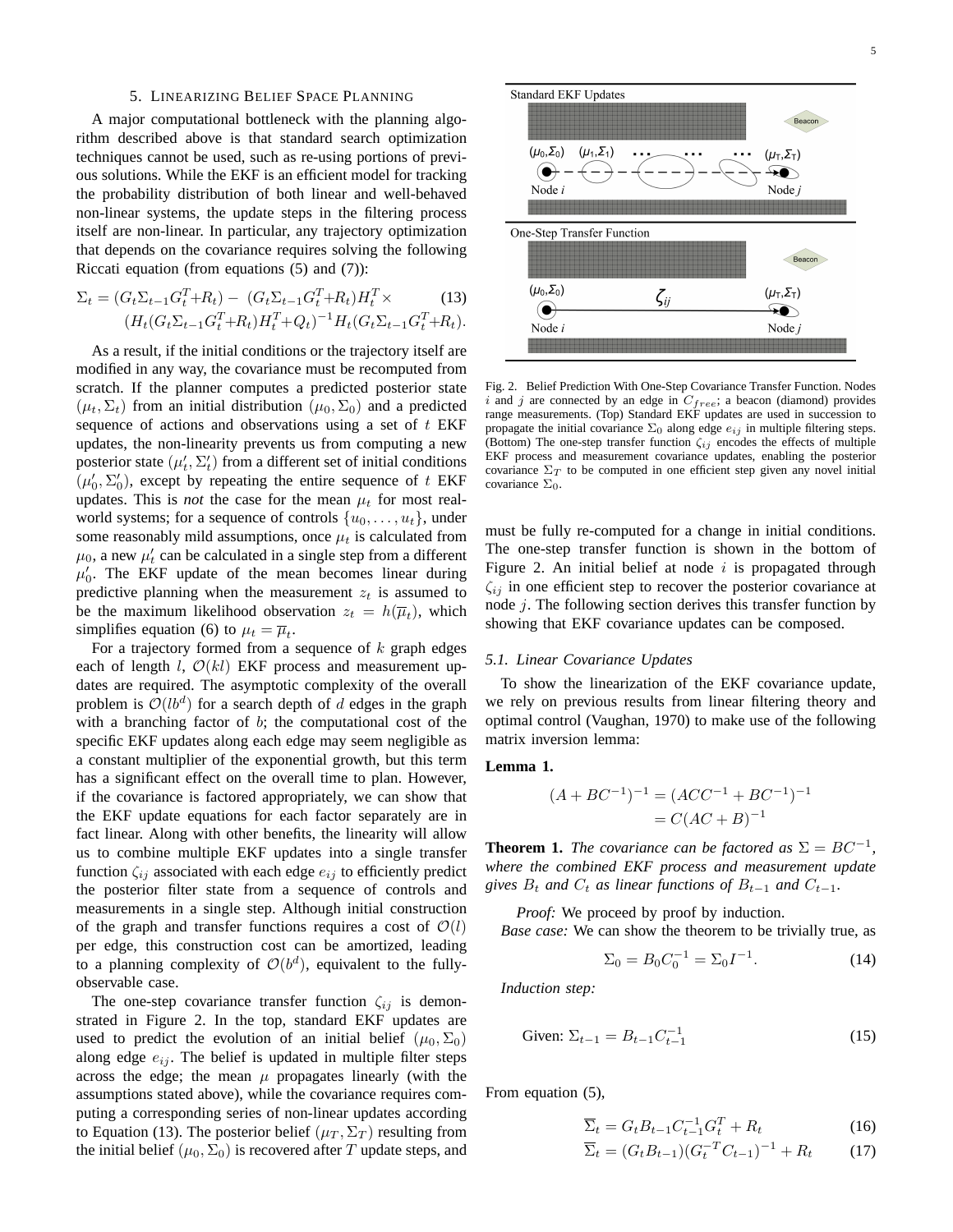From lemma 1,

$$
\overline{\Sigma}_t = \left( \left( G_t^{-T} C_{t-1} \right) \left( G_t B_{t-1} + R_t \left( G_t^{-T} C_{t-1} \right) \right)^{-1} \right)^{-1} \tag{18}
$$

$$
\overline{\Sigma}_t = \left(\overline{D}_t \overline{E}_t^{-1}\right)^{-1} \tag{19}
$$

$$
\Rightarrow \overline{\Sigma}_t = \overline{E}_t \overline{D}_t^{-1},\tag{20}
$$

where  $\overline{D}_t = G_t^{-T} C_{t-1}$  and  $\overline{E}_t = G_t B_{t-1} + R_t (G_t^{-T} C_{t-1}).$ As a result, we can see that the process update preserves the factored form of  $\Sigma$ . Similarly, if we start with the information form for the covariance update,

From equation (10),

$$
\Sigma_t = (\overline{\Sigma}_t^{-1} + H_t^T Q_t^{-1} H_t^T)^{-1}
$$
 (21)

Substituting in  $M_t$  and equation (20),

$$
\Sigma_t = (\overline{D}_t \overline{E}_t^{-1} + M_t)^{-1} \tag{22}
$$

Again from lemma 1,

$$
\Sigma_t = \overline{E}_t (\overline{D}_t + M_t \overline{E}_t)^{-1}
$$
\n(23)

$$
\Rightarrow \Sigma_t = B_t C_t^{-1},\tag{24}
$$

where  $B_t = \overline{E}_t$  and  $C_t = \overline{D}_t + M_t \overline{E}_t$ . If we collect terms, we see that

$$
B_t = \overline{E}_t = G_t B_{t-1} + R_t (G_t^{-T} C_{t-1})
$$
\n(25)

and

$$
C_t = \overline{D}_t + M_t \overline{E}_t \tag{26}
$$

$$
= G_t^{-T} C_{t-1} + M_t (G_t B_{t-1} + R_t (G_t^{-T} C_{t-1})).
$$
 (27)

In both cases,  $B_t$  and  $C_t$  are linear functions of  $B_{t-1}$  and  $C_{t-1}$ .

Collecting terms again, we can re-write equations (25) and (26), such that

$$
\Psi_t = \begin{bmatrix} B \\ C \end{bmatrix}_t = \begin{bmatrix} W & X \\ Y & Z \end{bmatrix}_t \begin{bmatrix} B \\ C \end{bmatrix}_{t-1}
$$
 (28)

$$
= \begin{bmatrix} 0 & I \\ I & M \end{bmatrix}_t \begin{bmatrix} 0 & G^{-T} \\ G & RG^{-T} \end{bmatrix}_t \begin{bmatrix} B \\ C \end{bmatrix}_{t-1}, \quad (29)
$$

where  $\Psi_t$  is the stacked block matrix  $\begin{bmatrix} B \\ C \end{bmatrix}_t$  consisting of the covariance factors and  $\zeta_t = \begin{bmatrix} W & X \\ Y & Z \end{bmatrix}_t$  is the one-step transfer function for the covariance factors.

# *5.2. Initial Conditions*

In order to use this factored form of the covariance, we need to ensure that this factorization applies across all possible initial conditions. To verify that the factorization and update are independent of the initial conditions, we show that our assumed initial condition  $\Sigma_0 = X_0 Y_0^{-1} = \Sigma_0 I^{-1}$  is an achievable result of performing a boundary update from each of two possible boundary conditions, which we will denote with a minus subscript as  $\Sigma = \frac{X_-}{Y_-}$  $\frac{A_{-}}{Y_{-}}$ , or equivalently  $\Omega_{-} = \frac{Y_{-}}{X_{-}}$  $\frac{Y-}{X-}$ , with a slight abuse of notation. The first boundary

condition we will consider is that of infinite uncertainty, or equivalently zero information. The second is that of zero uncertainty, or equivalently infinite information. The linear system corresponding to the boundary update is given as

$$
\begin{bmatrix} X \\ Y \end{bmatrix}_0 = \begin{bmatrix} G & RG^{-T} \\ MG & MRG^{-T} + G^{-T} \end{bmatrix}_0 \begin{bmatrix} X \\ Y \end{bmatrix}_- \tag{30}
$$

We consider each boundary condition in turn, by solving the system in equation (30) and imposing the constraint  $\Sigma_0 =$  $X_0Y_0^{-1}$ .

*5.2.1. Boundary Case: Infinite Uncertainty, Zero Information:* The boundary condition of infinite uncertainty  $\Sigma = \infty$ , or zero information  $\Omega = 0$ , corresponds to the case where  $Y_ = 0$ , which is shown as follows:

$$
\Sigma_{-} = \frac{X_{-}}{Y_{-}} = \frac{X_{-}}{0} = \infty, \tag{31}
$$

$$
\Omega_{-} = \frac{Y_{-}}{X_{-}} = \frac{0}{X_{-}} = 0, \tag{32}
$$

$$
X_{-} \neq 0. \tag{33}
$$

Using equation (30), the covariance factors are written as

$$
X_0 = G_0 X_- + 0 = G_0 X_- \tag{34}
$$

$$
Y_0 = M_0 G_0 X_- + 0 = M_0 G_0 X_-.
$$
 (35)

Solving for the initial condition using equations (34-35), we obtain,

$$
X_0 Y_0^{-1} = G_0 X_- \cdot X_-^{-1} G_0^{-1} M_0^{-1} = M_0^{-1},
$$

which implies the following constraint:

$$
\Sigma_0 = M_0^{-1}.\tag{36}
$$

By denoting  $A = G_0 X_$  and applying the constraint in equation (36) to equations (34-35), we obtain the following solution set:

$$
\begin{bmatrix} X \\ Y \end{bmatrix}_0 = \begin{bmatrix} \mathcal{A} \\ \Sigma_0^{-1} \mathcal{A} \end{bmatrix}, \quad \mathcal{A} \neq 0. \tag{37}
$$

Note that our trivial initial condition of  $X_0 = \Sigma_0$  and  $Y_0 = I$ is valid with  $A = \Sigma_0$ .

The result shown above is intuitive when considering EKF/EIF control and measurement updates from the boundary condition of zero information  $\Omega_-=0$  and, equivalently, infinite uncertainty  $\Sigma_-=\infty$ . The EKF control update is irrelevant, since adding any process noise to infinite covariance results in infinity:

$$
\overline{\Sigma}_0 = G_0 \Sigma_- G_0^T + R_0 = G_0 \infty G_0^T + R_0 = \infty.
$$
 (38)

The measurement update, however, shows that an update from this boundary condition corresponds to receiving a measurement  $M_0 = \Omega_0$ :

$$
\Omega_0 = \Omega_- + M_0 = 0 + M_0 = M_0. \tag{39}
$$

Thus, this boundary update is equivalent to beginning in a state with zero information and increasing certainty by incorporating a measurement of value  $M_0 = \Omega_0 = \Sigma_0^{-1}$ .

*5.2.2. Boundary Case: Zero Uncertainty, Infinite Information:* The boundary condition of zero uncertainty  $\Sigma = 0$ , or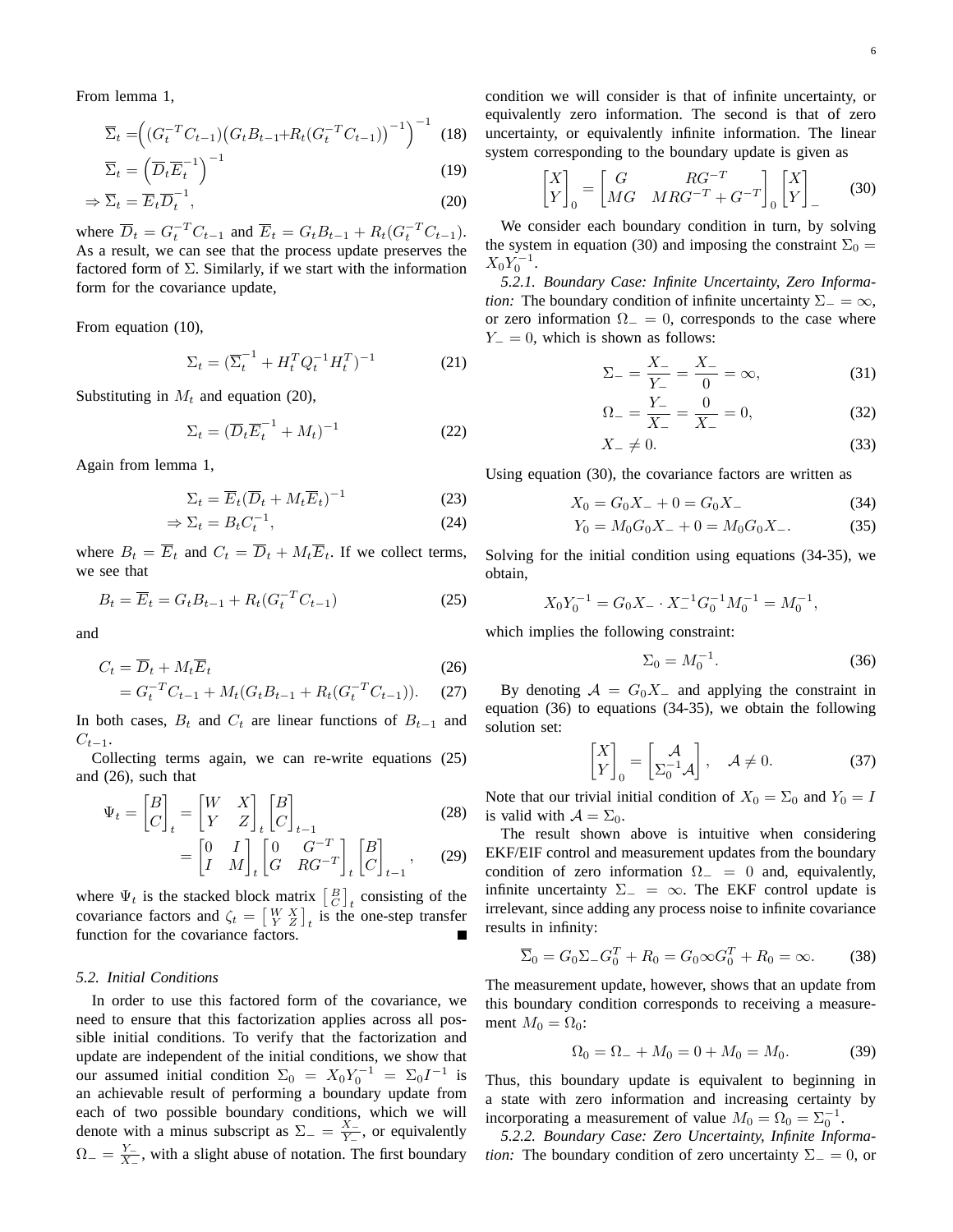infinite information  $\Omega = \infty$ , corresponds to the case where  $X_$  = 0, which is shown as follows:

$$
\Sigma_{-} = \frac{X_{-}}{Y_{-}} = \frac{0}{Y_{-}} = 0, \tag{40}
$$

$$
\Omega_{-} = \frac{Y_{-}}{X_{-}} = \frac{Y_{-}}{0} = \infty, \tag{41}
$$

$$
Y_{-} \neq 0. \tag{42}
$$

As before, the covariance factors are written as

$$
X_0 = G_0 \cdot 0 + R_0 G_0^{-T} Y_- = R_0 G_0^{-T} Y_- \tag{43}
$$

$$
Y_0 = M_0 G_0 \cdot 0 + (M_0 R_0 G_0^{-T} + G_0^{-T}) Y_- \tag{44}
$$

$$
= (M_0 R_0 + I) G_0^{-T} Y_{-}.
$$
\n(45)

Computing the initial covariance corresponding to equations (43-45) gives us

$$
X_0 Y_0^{-1} = R_0 G_0^{-T} Y_- \cdot Y_-^{-1} G_0^{T} (M_0 R_0 + I)^{-1}
$$
  
=  $R_0 (M_0 R_0 + I)^{-1}$ ,

implying the following constraint on  $R_0$  and  $M_0$ :

$$
\Sigma_0 = R_0 (M_0 R_0 + I)^{-1}.
$$
 (46)

We make the substitution  $\mathcal{B} = G_0^{-T} Y_+$  for the free variables, and apply the constraint in equation (46) to equations (43-45), yielding the solution set:

$$
\begin{bmatrix} X \\ Y \end{bmatrix}_0 = \begin{bmatrix} R_0 \mathcal{B} \\ (M_0 R_0 + I) \mathcal{B} \end{bmatrix}, \quad \mathcal{B} \neq 0,
$$
 (47)

This result is also intuitive, although not as straightforward as the previous boundary update in which the control update had no effect. Due to the ordering of control and measurement updates, the initial covariance can result from a combination of both adding uncertainty  $R_0$  to the boundary state of perfect information, and then subsequently adding measurement information  $M_0$ . It is for this reason that the constraint set is a function of both  $R_0$  and  $M_0$ . However, our assumed initial condition of  $X_0 = \Sigma_0$  and  $Y_0 = I$  is the trivial result of adding only process noise  $R_0 = \Sigma_0$  and zero measurement information  $M_0 = 0$ , with  $\mathcal{B} = I$ .

## 6. REDHEFFER STAR PRODUCT

The factored covariance representation and matrix form of the update given in equation (29) represents a non-recursive solution to the Riccati equation (13) in the symplectic form. The  $2n \times 2n$  matrix  $\Psi$  is by definition symplectic if

$$
\Psi J \Psi^T = J \tag{48}
$$

where

$$
J = \begin{bmatrix} 0 & -I_n \\ I_n & 0 \end{bmatrix}
$$
 (49)

and  $I_n$  is the  $n \times n$  identity matrix. The eigenvalues of symplectic matrices such as  $\Psi$  occur in reciprocal pairs such that if  $\lambda$  is an eigenvalue of  $\Psi$ , then so is  $\lambda^{-1}$ . Unfortunately, as a result, composition of symplectic matrices is known to become numerically unstable as round-off errors in computation can result in loss of the symplectic eigenvalue structure (Fassbender, 2000). An alternate form that provides greater numerical stability through inherent structure preservation is the Hamiltonian form, with the corresponding composition operator known as the Redheffer "star" product (denoted with a ' $\star$ ') (Redheffer, 1962). A  $2n \times 2n$  block matrix

$$
\mathcal{S} = \begin{bmatrix} A & B \\ C & D \end{bmatrix} \tag{50}
$$

is called *Hamiltonian* if

$$
J\mathcal{S} = (J\mathcal{S})^T = -\mathcal{S}^T J,\tag{51}
$$

noting that  $J^T = J^{-1} = -J$ . We will show that there is a Hamiltonian representation and composition operator equivalent to the symplectic form that does not share the same numerical instability.

### *6.1. Derivation of Star Product*

We can formally derive the Hamiltonian method of composition by starting with descriptor matrices of a Hamiltonian system at two adjacent timesteps as follows:

$$
\begin{bmatrix} x_2 \\ y_1 \end{bmatrix} = \begin{bmatrix} A & B \\ C & D \end{bmatrix} \begin{bmatrix} x_1 \\ y_2 \end{bmatrix},
$$
 (52)

$$
\begin{bmatrix} x_3 \\ y_2 \end{bmatrix} = \begin{bmatrix} W & X \\ Y & Z \end{bmatrix} \begin{bmatrix} x_2 \\ y_3 \end{bmatrix} . \tag{53}
$$

For clarity it should be stated that these two system matrices have the same block structure, where each block actually corresponds to a time-varying quantity. Our goal is to determine the Hamiltonian matrix corresponding to the aggregate system that represents both equation (52) and equation (53). We will show that the resulting system can be computed using the star product in the following manner:

$$
\begin{bmatrix} x_3 \\ y_1 \end{bmatrix} = \begin{bmatrix} A & B \\ C & D \end{bmatrix} \star \begin{bmatrix} W & X \\ Y & Z \end{bmatrix} \begin{bmatrix} x_1 \\ y_3 \end{bmatrix}.
$$
 (54)

Our explicit goal is to derive equations for the variables  $x_3$ and  $y_1$  in terms of  $x_1$  and  $y_3$  to determine the star product operation in equation (54). We begin by writing the given equations from the systems in equations (52) and (53), as follows:

$$
x_2 = Ax_1 + By_2 \tag{55}
$$

$$
y_1 = Cx_1 + Dy_2 \tag{56}
$$

$$
x_3 = Wx_2 + Xy_3 \tag{57}
$$

$$
y_2 = Yx_2 + Zy_3. \t\t(58)
$$

Substituting  $y_2$  from equation (58) into equation (55) we solve for  $x_2$  as follows:

$$
x_2 = Ax_1 + B(Yx_2 + Zy_3)
$$
  
(I - BY) $x_2 = Ax_1 + BZy_3$   
 $x_2 = (I - BY)^{-1}Ax_1 + (I - BY)^{-1}BZy_3$  (59)

We also substitute  $x_2$  from equation (55) into equation (58)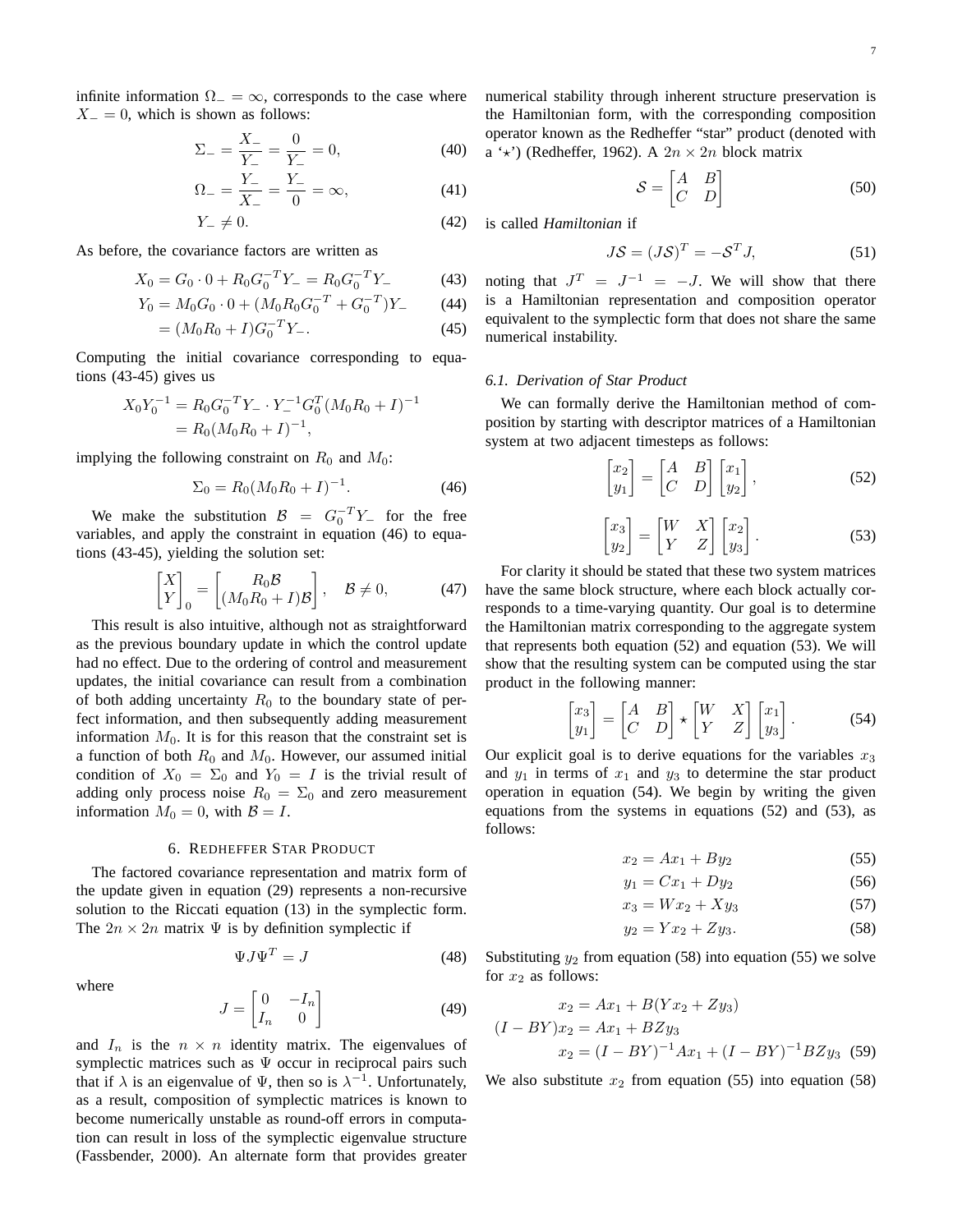to solve for  $y_2$  as follows:

$$
y_2 = Y(Ax_1 + By_2) + Zy_3
$$
  
( $I - YB$ ) $y_2 = YAx_1 + Zy_3$   
 $y_2 = (I - YB)^{-1}YAx_1 + (I - YB)^{-1}Zy_3.$  (60)

Now with  $x_2$  and  $y_2$  both written in terms of  $x_1$  and  $y_3$ , it is possible to similarly solve for  $x_3$  and  $y_1$ . To solve for  $x_3$ , we substitute  $x_2$  from equation (59) into equation (57):

$$
x_3 = Wx_2 + Xy_3
$$
  
=  $((I - BY)^{-1}Ax_1 + (I - BY)^{-1}BZy_3) + Xy_3.$ 

which is simplified to give the desired result

$$
x_3 = W(I - BY)^{-1}Ax_1 + (X + W(I - BY)^{-1}BZ)y_3.
$$
 (61)

We also substitute  $y_2$  from equation (60) into equation (56) to solve for  $y_1$  as follows:

$$
y_1 = Cx_1 + Dy_2
$$
  
=  $Cx_1 + D(I - YB)^{-1}YAx_1 + D(I - YB)^{-1}Zy_3$ ,

which simplifies to become

$$
y_1 = (C + D(I - YB)^{-1}YA)x_1 + D(I - YB)^{-1}Zy_3.
$$
 (62)

Now, with equations (61) and (62), our solution is obtained as the aggregate system in equation (54), which can now be written in terms of one matrix as

$$
\begin{bmatrix} x_3 \\ y_1 \end{bmatrix} = \begin{bmatrix} W(I - BY)^{-1}A & X + W(I - BY)^{-1}BZ \\ C + D(I - YB)^{-1}YA & D(I - YB)^{-1}Z \end{bmatrix} \begin{bmatrix} x_1 \\ y_3 \end{bmatrix}, \tag{63}
$$

where we have now derived the star product as a set of matrix block operators, given as

$$
S_1 \star S_0 = \begin{bmatrix} A & B \\ C & D \end{bmatrix} \star \begin{bmatrix} W & X \\ Y & Z \end{bmatrix} = \tag{64}
$$

$$
\begin{bmatrix} W(I - BY)^{-1}A & X + W(I - BY)^{-1}BZ \\ C + D(I - YB)^{-1}YA & D(I - YB)^{-1}Z \end{bmatrix}.
$$
 (65)

## *6.2. Scattering Theory Parallel*

The Hamiltonian method of composition can be demonstrated most intuitively with an analogy in scattering theory stemming from Redheffer's original work and developed in the context of optimal filtering by Kailath et al. (1976).

The key to this analogy lies in the forward-backward Hamiltonian system associated with the discrete Riccati difference equation: in filtering, this corresponds to a system which simultaneously produces filtered and smoothed estimates; in scattering theory it is interpreted as waves traveling through a medium in opposite directions with forward and backward transmission and reflection operators, whose interactions are determined by the state space parameters  $\{G, R, M\}$ . Given these parameters for a set of consecutive scattering medium layers, or equivalently a set of consecutive Kalman filter updates, the descriptor matrices for each update can be combined using the star product to produce *one* descriptor matrix. This resulting descriptor matrix represents the aggregate scattering medium, or equivalently the aggregate filter update.

The Riccati difference equation is represented as follows:

$$
\Sigma_t = R_t + G_t \Sigma_{t-1} (I - M_t \Sigma_{t-1})^{-1} G_t^T, \qquad (66)
$$

where at filtering time t (*or scattering layer* t)

$$
G_t
$$
 = state transition matrix (*or scattering transmission matrix*)  
 $R_t$  = error covariance (*or right reflection coefficient*)

 $M_t$  = measurement information (*or left reflection coefficient*)

and the associated Hamiltonian matrix is called the *scattering matrix* and has the form:

$$
\mathcal{S}_t = \begin{bmatrix} G & R \\ -M & G^T \end{bmatrix}_t \tag{67}
$$

Composition of multiple layers can be performed using the star product as

$$
S_{t:T} = S_t \star S_{t+1} \star \cdots \star S_T, \qquad (68)
$$

where  $S_{t:T}$  is the aggregate scattering matrix capturing the effects of layers  $t$  through  $T$ .

It can be shown that individual control and measurement steps have corresponding scattering matrices by noting the direct correspondence between EKF/EIF updates and the Riccati equation (66). The control update yields the control update scattering matrix

$$
\mathcal{S}_t^C = \begin{bmatrix} G & R \\ 0 & G^T \end{bmatrix}_t. \tag{69}
$$

Similarly, the measurement update gives the measurement update scattering matrix

$$
\mathcal{S}_t^M = \begin{bmatrix} I & 0 \\ -M & I \end{bmatrix}_t. \tag{70}
$$

Thus, multiple filter updates can be composed in the Hamiltonian form as in equation (68) by star-producing the corresponding scattering matrices in succession:

$$
\mathcal{S}_t = \mathcal{S}_t^C \star \mathcal{S}_t^M. \tag{71}
$$

*6.2.1. Initial Conditions:* The initial conditions in this formulation are handled in similar fashion to our discussion in Section 5.2. The insight in applying the initial covariance is to create a *boundary layer*, which is a scattering layer that is attached to the *null* scattering layer.

It is straightforward to see that the initial covariance  $\Sigma_0$ could be represented as a null layer with process noise  $R =$  $\Sigma_0$ , or alternatively with additional measurement information  $M = \Sigma_0^{-1} = \Omega_0$ . These are identical to the cases derived in Section 5.2. The first two cases would be boundary layers described as

$$
\mathcal{S}_0 = \begin{bmatrix} I & \Sigma_0 \\ 0 & I \end{bmatrix}, \quad \text{or} \quad \mathcal{S}_0 = \begin{bmatrix} I & 0 \\ -\Omega_0 & I \end{bmatrix}, \qquad (72)
$$

where this boundary layer can be attached to a scattering medium to impose an initial condition.

#### *6.3. Computing the Hamiltonian One-Step Update*

The key to applying the star product for composition lies in the associative property of the star product operation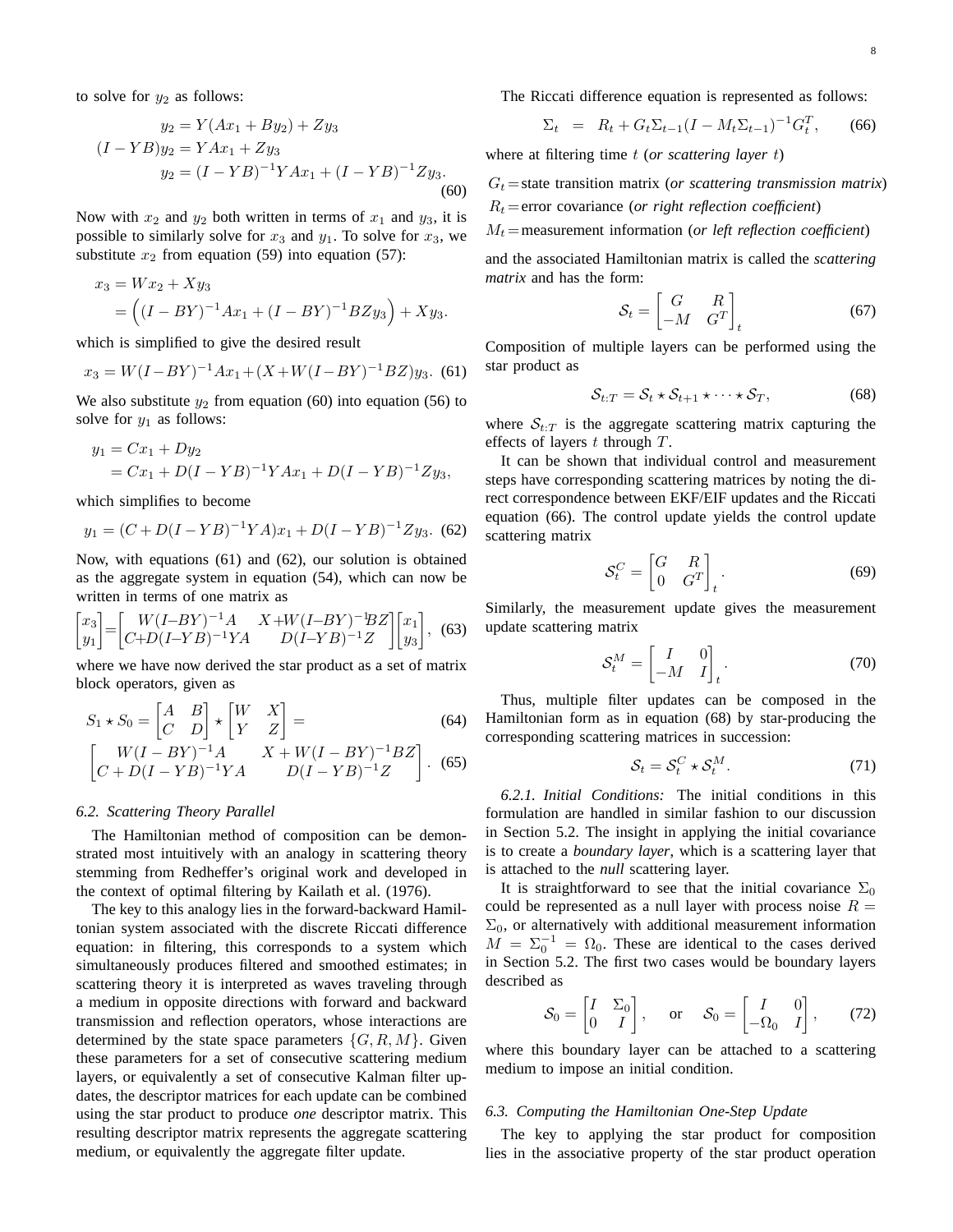**Require:** Map C over mean robot poses

- 1: Sample mean poses  $\{\mu_i\}$  from  $\mathcal{C}_{free}$  using a standard PRM sampling strategy to build belief graph node set  $\{n_i\}$ such that  $n_i[\mu] = \mu_i$
- 2: Create edge set  ${e_{ij}}$  between nodes  $(n_i, n_j)$  if the straight-line path between  $(n_i[\mu], n_j[\mu])$  is collision-free
- 3: Build one-step transfer functions  $\{\zeta_{ij}\}\ \forall\ e_{ij} \in \{e_{ij}\}\$
- 4: **return** Belief graph  $\mathcal{G} = \{\{n_i\}, \{e_{ij}\}, \{\zeta_{ij}\}\}\$

(Redheffer (1962)), which ensures that the star product of any scattering matrices yields another scattering matrix of the same block form. To compose the filter updates for  $T$  time steps, we begin by computing the aggregate scattering matrix,

$$
\mathcal{S}_{1:T} = \begin{bmatrix} G_{1:T} & R_{1:T} \\ -M_{1:T} & G_{1:T}^T \end{bmatrix} = \mathcal{S}_1 \star \mathcal{S}_2 \star \cdots \star \mathcal{S}_T.
$$
 (73)

We can then apply a novel initial condition  $\Sigma_0$  and use equation (66) to solve for the posterior covariance,

$$
\begin{bmatrix} \cdot & \Sigma_T \\ \cdot & \cdot \end{bmatrix} = \begin{bmatrix} I & \Sigma_0 \\ 0 & I \end{bmatrix} \star \mathcal{S}_{1:T}.\tag{74}
$$

(The matrix elements · are irrelevant to the final solution for the covariance.) As mentioned previously, the advantage to this formulation is that the aggregation of Hamiltonian matrices is numerically more stable than the symplectic form of equation (29).

# 7. THE BELIEF ROADMAP ALGORITHM

The belief space planning algorithm can now be shown as a two stage process. First, mean positions of the robot are sampled, as in the Probabilistic Roadmap algorithm, and edges between visible graph nodes are added. The corresponding process and measurement Jacobians are calculated at steps along each edge and assembled via matrix multiplication into a one-step transfer function for the covariance,  $\zeta_{ij}$ , according to equation (29).

In the second stage, a standard search algorithm is used to compute the sequence of edges through the graph, starting at  $b_0$ , that maximizes the probability of being at the goal (or, equivalently, results in minimal belief covariance at the goal). During search, each  $\zeta_{ij}$  now allows us to compute the posterior covariance  $\Sigma_j$  that results at node j by starting at node i with covariance  $\Sigma_i$ , moving in one efficient step along edge  $e_{ij}$ . We call this algorithm the *Belief Roadmap* (BRM) planner. The build and search phases of the BRM planner are shown in Algorithms 1 and 2, respectively.

There are several points of discussion that we address in turn. Firstly, note that this must be a forward search process; the terminal node of this path cannot be determined *a priori*, for while the goal location  $\mu_{goal}$  is known, the covariance (and hence  $b_t(s_{goal})$ ) depends on the specific path.

Secondly, the BRM search process in Algorithm 2 assumes a queue function that orders the expansion of  $(\mu, \Sigma)$  nodes. Breadth-first search sorts the nodes in a first-in, first-out order. Note that cycles in the path are disallowed in line 9 of

## **Algorithm 2** The Belief Roadmap Search Process.

- **Require:** Start belief  $(\mu_0, \Sigma_0)$ , goal location  $\mu_{goal}$  and belief graph G
- **Ensure:** Path  $p$  from  $\mu_0$  to  $\mu_{goal}$  with minimum goal covariance  $\Sigma_{goal}$ .
- 1: Append  $G$  with nodes  $\{n_0, n_{goal}\},$  edges  $\{\{e_{0,i}\}, \{e_{i,goal}\}\}\$ , and one-step transfer functions  $\{\{\zeta_{0,j}\},\{\zeta_{i,goal}\}\}\$
- 2: Augment node structure with best path  $p=\emptyset$  and covariance  $\Sigma = \emptyset$ , such that  $n_i = {\mu, \Sigma, p}$
- 3: Create search queue with initial position and covariance  $Q \leftarrow n_0 = {\mu_0, \Sigma_0, \emptyset}$
- 4: **while** Q is not empty **do**
- 5: Pop  $n \leftarrow Q$
- 6: **if**  $n = n_{goal}$  **then**
- 7: Continue
- 8: **end if**
- 9: **for all**  $n'$  such that  $\exists e_{n,n'}$  **and not**  $n' \ni n[p]$  **do** 10: Compute one-step update  $\Psi' = \zeta_{n,n'} \cdot \Psi$ , where  $\Psi =$  $\lceil$  $n[\Sigma]$  $\gamma'\stackrel{I}{\leftarrow}\Psi'_{11}\cdot{\Psi'_{21}}^{-1}$ 1  $11:$
- 12: **if**  $tr(\Sigma') < tr(n'[\Sigma])$  then
- $13:$  $\mathcal{I}' \leftarrow \{n'[\mu], \Sigma', n[p] \cup \{n'\}\}\$
- 14: Push  $n' \rightarrow Q$

15: **end if**

- 16: **end for**
- 17: **end while**
- 18: **return**  $n_{goal}[p]$

Algorithm 2, where a neighboring node  $n'$  is only considered if it is not already in the search state path  $n[p]$ . This guarantees that upon termination of the breadth-first search process, the minimum covariance path stored at the goal node is optimal with respect to the roadmap. More intelligent search processes rely on an  $A^*$  heuristic to find the goal state faster; however, common admissible heuristics do not apply as the evolution of the covariance through the roadmap is non-monotonic (due to the expansion and contraction of uncertainty in the underlying state estimation process). Developing suitable  $A^*$  heuristics for planning in belief space are a topic for future work. Similarly, the applicability of dynamic search processes, such as the  $D^*$ family of algorithms (Stentz, 1995; Koenig and Likhachev, 2002) and anytime methods (Van den Berg et al., 2006), is a direction for future research. For the results given in this paper, we used exclusively breadth-first search for both shortest-path (PRM) and belief-space (BRM) planning problems.

Additionally, note in lines 12-13 of Algorithm 2 that we only expand nodes where the search process has not already found a posterior covariance  $n'[\Sigma]$  such that some measure of uncertainty such as the trace or determinant is less than the measure of the new posterior covariance  $\Sigma'$ . It is also assumed that a node  $n'$  replaces any current queue member  $n'$  when pushed onto the queue in line 14.

Further, considerable work has been devoted to finding good sampling strategies in fully-observable motion planing problems (we refer the reader to (Hsu et al., 2006; Missiuro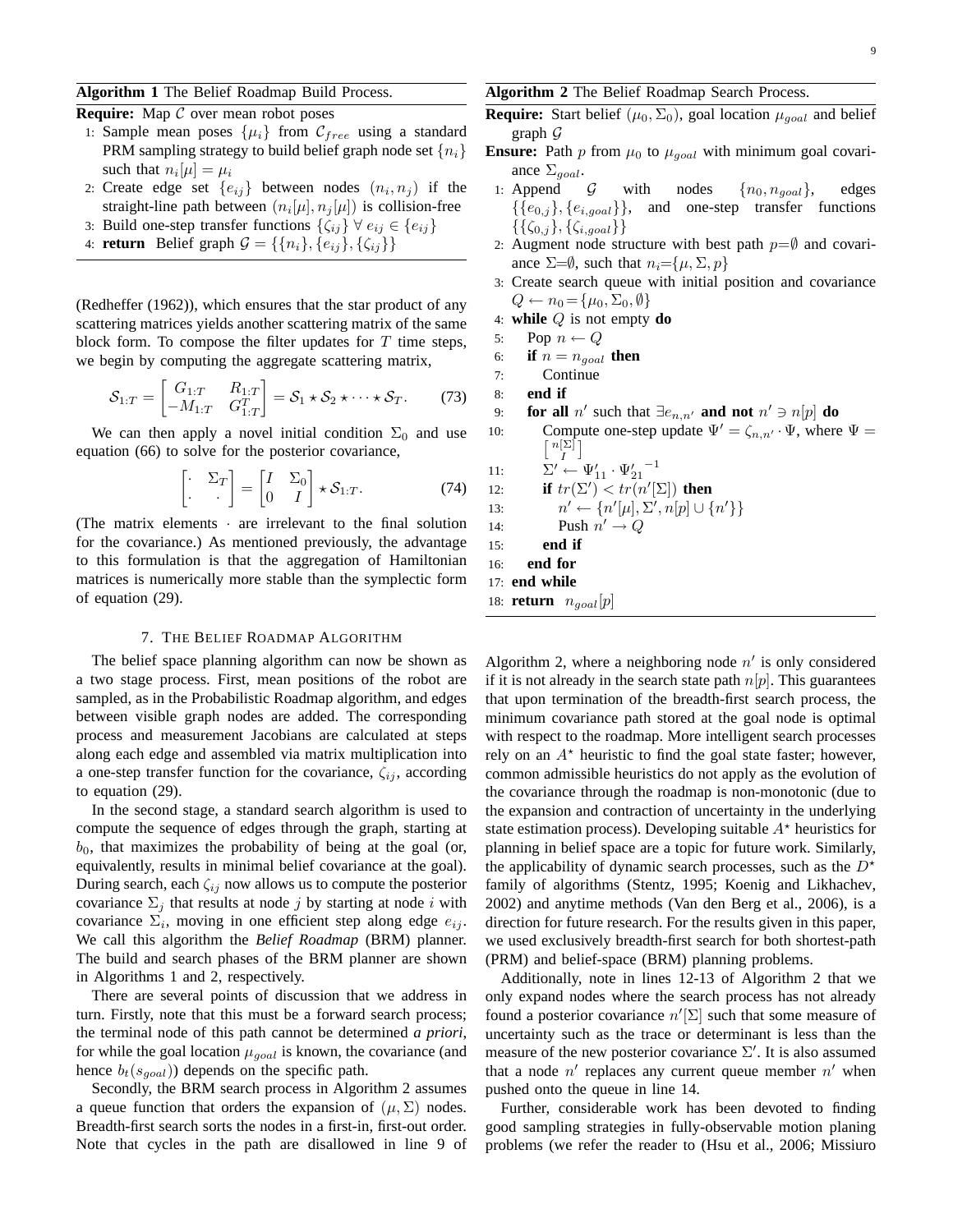**Algorithm 3** The Min-Max Belief Roadmap (minmax-BRM) algorithm.

- **Require:** Start belief  $(\mu_0, \Sigma_0)$ , goal location  $\mu_{goal}$  and belief graph G
- **Ensure:** Path p from  $\mu_0$  to  $\mu_{goal}$  with minimum maximum covariance.
- 1:  $\mathcal{G} = \{\{n_i\}, \{e_{ij}\}, \{S_{ij}\}\} \leftarrow \text{BULLBRM\_GRAPH } (\mathcal{B}^{\mu})$
- 2: Append  $G$  with nodes  $\{n_0, n_{goal}\},$  edges  $\{\{e_{0,j}\}, \{e_{i,goal}\}\}\$ , and one-step descriptors  $\{\{\mathcal{S}_{0,j}\},\{\mathcal{S}_{i,goal}\}\}\$
- 3: Augment node structure with best path  $p = \emptyset$  and maximum covariance  $\Sigma_{max}^p = \infty$  along path p, such that  $n_i = \{\mu, \Sigma, p, \Sigma_{max}^p\}$
- 4: Create search queue with initial position and covariance  $Q \leftarrow n_0 = {\mu_0, \Sigma_0, \emptyset, \infty}$

5: **while** Q is not empty **do**

- 6: Pop  $n \leftarrow Q$
- 7: **if**  $n = n_{goal}$  **then**
- 8: Continue
- 9: **end if**
- 10: **for all**  $n'$  such that  $\exists e_{n,n'}$  **and**  $n' \ni n[p]$  **do**
- 11: Compute one-step update  $\Psi' = \zeta_{n,n'} \cdot \Psi$ , where  $\Psi =$  $\begin{bmatrix} n[\Sigma] \\ I \end{bmatrix}$
- 12:  $\Sigma' \leftarrow {\Psi'_{11}} \cdot {\Psi'_{21}}^{-1}$
- 13: **if**  $max(tr(\Sigma'), tr(n[\Sigma_{max}^p])) < tr(n'[\Sigma_{max}^p])$  then
- 14:  $n' \leftarrow \{n'[\mu], \Sigma', \{n[p], n'\}, max(\Sigma', n[\Sigma_{max}^p])\}$ 15: Push  $n' \rightarrow Q$
- 16: **end if**
- 17: **end for**
- 18: **end while**

```
19: return n_{goal}[p]
```
and Roy, 2006)). Such strategies can bias samples towards different topological features and areas of interest to improve both the quality and efficiency of the roadmap. For the results in this paper, we used a medial-axis sampling strategy for both the shortest-path (PRM) and belief-space (BRM) planning problems. However, it is likely that better beliefspace planning would result from sampling strategies that are aware of the sensor model. Similarly, a sampling strategy that incorporates the cost function would also lead to improved planning, especially for cost functions that are not solely a function of the distribution over the goal state. By iteratively computing expected costs and re-sampling the roadmap, an upper-bound on the expected cost of the entire computed plan can be achieved. The exact algorithm for iteratively planningresampling is outside the scope of this paper.

## *7.1. Modified BRM for MinMax Path Uncertainty*

In the BRM formulation shown in Algorithm 2, the search process finds the series of trajectories that results in minimal uncertainty at the goal location; however, it may be desirable to instead limit the maximum uncertainty encountered along an entire path. One approach could be to impose bounds on the maximum allowable uncertainty during the BRM search  $tr(\Sigma)$  <  $tr_{max}$  to discard undesirable goal paths. In a more principled approach, one could modify the BRM search process to optimize an alternative objective function that minimizes the maximum predicted uncertainty along the entire path. Within the context of the BRM graph, this approach would consider the posterior covariance predicted at each intermediate belief node in a series of trajectories. The goal would be to minimize the objective function  $J$ , which is given as

$$
\hat{J}(b_t) \approx \min_{u_{0:T}} (\sum_t^T c(b_t[\mu], u_t) + \max_{b_{0:T}} D(b_t[\Sigma])),\tag{75}
$$

where  $J(\ldots)$  is the cost of a path, c is the cost of executing control  $u_t$  from belief pose  $b_t[\mu]$ , and D is the cost associated with the maximum uncertainty of all discrete belief nodes along the path.

The BRM search process is adapted to minimize the objective function  $\hat{J}$  in Algorithm 3, which we have named the Min-Max Belief Roadmap (minmax-BRM) algorithm. There are two key changes from the standard BRM. First, the augmented search node structure in line  $3$  stores the best path  $p$  to the given node and the maximum covariance  $\Sigma_{max}^p$  along p. The best path  $n_i[p]$  to node  $n_i$  corresponds to the series of nodes beginning at the start node  $n_0$  that collectively has the minimum maximum (min-max) covariance of all such paths considered to node  $n_i$ . The maximum covariance  $n_i[\Sigma_{max}^p]$ along this best path  $n_i[p]$  is also stored in the search state for computing the associated cost D in the objective function  $\tilde{J}$ (equation (75)) and for decision-making during search. Note that the covariance  $n_i[\Sigma]$  stored at node  $n_i$  is no longer the minimum achievable covariance, but rather the posterior covariance resulting from the best path  $n_i[p]$ .

Secondly, the primary decision-making step in line 13 is modified for the new objective function. In this case, the path being considered in the current search state  $\{n[p], n'\}$ is deemed better than the existing path  $n'[p]$  to node  $n'$  if its maximum uncertainty is less than that of the existing path. Note that the maximum uncertainty of the current search path  ${n[p], n'}$  is computed by taking the max function of the associated uncertainty of each portion of this path, which is  $tr(n[\Sigma_{max}^p])$  for  $n[p]$  and  $tr(\Sigma')$  for  $n'$ . If the current search path is better than the existing path, then the node  $n'$  is updated accordingly in line 14 and placed on the queue in line 15.

A key consideration of the minmax-BRM algorithm is that it can only guarantee an optimal solution within the roadmap for a specific resolution of the uncertainty evolution along a path. In Algorithm 3, we only consider the covariance at node locations along the path. While lines 11-12 exactly compute the posterior covariance of multiple EKF updates along a trajectory, the underlying multi-step process is not monotonic. This means that it is possible for the covariance at an intermediate point on an edge between two graph nodes to be larger than both the prior covariance and posterior covariance for the full trajectory. It is possible to revert to some form of multi-step approach to this problem, but, without further assumptions, the guarantee of min-max covariance will always be limited to the resolution of discretization. We leave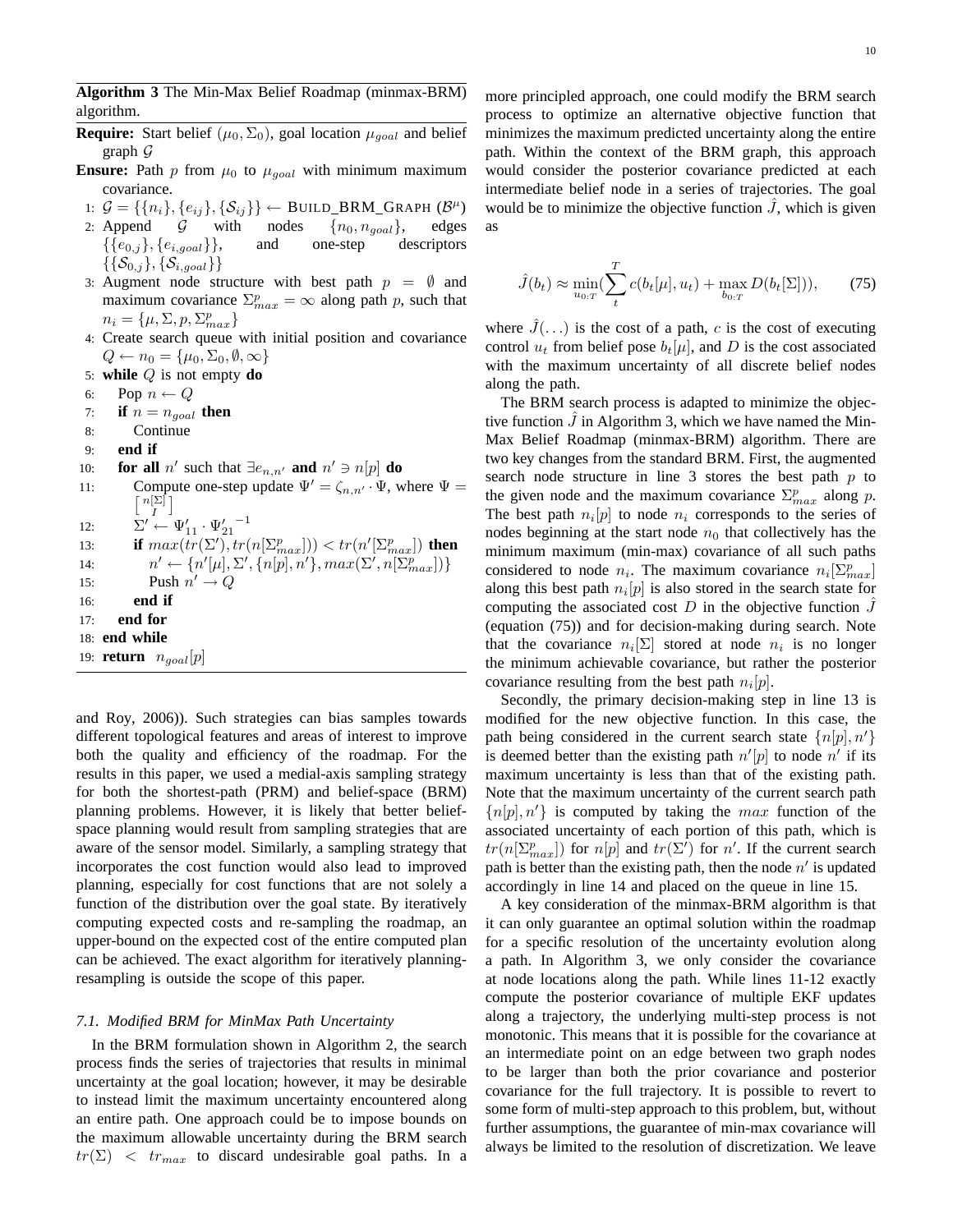the analysis of this problem for future work, and place our focus on the standard BRM for experiments.

It is important to note the generality of the BRM formulation, which was demonstrated in this section by modifying the search process to optimize an alternative objective function. The BRM technique presents a general approach to planning in belief space that can be adapted to solve a broad class of planning problems.

# 8. UWB LOCALIZATION

In this work, we applied the belief roadmap algorithm to the problem of navigating in a GPS-denied environment using ultra-wide bandwidth (UWB) radio beacons for localization. UWB is a nascent technology that is amenable to ranging applications in dense indoor and urban environments, overcoming weaknesses of traditional narrowband counterparts with its fine delay resolution and large bandwidth that provide immunity to multipath fading and the ability to penetrate building materials (Win and Scholtz, 1998; Cassioli et al., 2002). Ranges can be computed between a pair of UWB radio beacons by measuring the round-trip time-of-flight of UWB pulse exchanges. While a complete characterization of the UWB channel is still an active area of research and beyond the scope of this paper, here we briefly develop the general ranging model used in this work. A supplementary discussion of the details of this UWB ranging scheme was presented by Prentice (2007).

### *8.1. Ultra-Wideband Measurement Model*

The general UWB sensor model can be written as

$$
r_t = d_t + b_t + n_t,\tag{76}
$$

where  $r_t$  is the range,  $d_t$  is the distance between UWB sensors,  $b_t$  is the range bias, and  $n_t$  is additive noise. The round-trip time calculation is approximate in nature, leading to uncertainty in the range calculation which can be modelled as a stochastic process. In a testing campaign, we developed a Gaussian model to describe ranging uncertainty in LOS scenarios. We characterized the Gaussian process by gathering range data between a pair of sensors at various distances with LOS visibility. The distance was increased in 0.25 meter increments from 1 to 14 meters of separation and at each point, 1,000 range samples were gathered. The resulting data is plotted in Figure 3, showing the mean bias  $\mu_{bias}$  and standard deviation  $\sigma_{bias}$  errorbar at each distance.

This data suggests that the LOS range bias can be reasonably modeled as distance-varying Gaussian noise, with mean  $\mu_{bias}(d_t)$  and standard deviation  $\sigma_{bias}(d_t)$ . Computing a linear regression yields

$$
\mu_{bias}(d_t) = \mu_{bias}^m d_t + \mu_{bias}^b \tag{77}
$$

$$
\sigma_{bias}(d_t) = \sigma_{bias}^m d_t + \sigma_{bias}^b.
$$
\n(78)

The range function in equation (76) then becomes

$$
r_t = d_t + \mu_{bias}(d_t) + \mathcal{N}(0, \sigma_{bias}(d_t)^2), \tag{79}
$$

where the bias  $b_t$  is now a linear function of the distance  $\mu_{bias}(d_t)$ , and the noise term  $n_t$  is zero-mean Gaussian noise

True Distance vs. Range Bias Error in LOS Scenario



Fig. 3. The Ultra-Wide Band Ranging Model in LOS. The  $x$ -axis is the true range between sensors and the  $y$ -axis is the measured systematic error (unbiased measurements are at 0), and the error bars give the standard deviation of the random noise.

with variance  $\sigma_{bias}(d_t)^2$ . When used in filtering problems, the range function in equation (79) corresponds to the observation function  $z_t = h(x_t) + v_t$ , with  $z_t = r_t$ ,  $v_t = \mathcal{N}(0, \sigma_{bias}(d_t)^2)$ and  $h(x_t)$  is given as

$$
h(x_t) = d_t + \mu_{bias}(d_t)
$$
\n
$$
= \mu_{bias}^b + (1 + \mu_{bias}^m) \sqrt{(x - x_{beacon})^2 + (y - y_{beacon})^2},
$$
\n(81)

where  $x_t$  is assumed to be the robot pose  $(x, y, \theta)_t$  at time t, and  $(x_{beacon}, y_{beacon})$  is the ranging beacon location.

# 9. EXPERIMENTAL RESULTS

In order to evaluate the BRM algorithm, we performed a series of evaluations on a small planning domain in simulation. The testing consisted of two objectives: (1) to evaluate the quality of plans produced by the BRM algorithm in terms of uncertainty reduction; and (2), to assess the computational advantage of employing the linearized EKF covariance update during the search process.

The experimental setup consisted of small-sized maps with randomly placed ranging beacons using the stochastic range sensor model from Section 8.1. The environment was assumed to be free of obstacles to avoid experimental bias resulting from artifacts in sensor measurements and random trajectory graph generation in environments with varying contours.

We begin by presenting the motion and sensor models used in our experiments, which are linearized versions of the motion and sensor models for use in our EKF-based formulation. Note that, for readability, we omit time index subscripts in the next two sections; however, all matrices derived are time-varying quantities.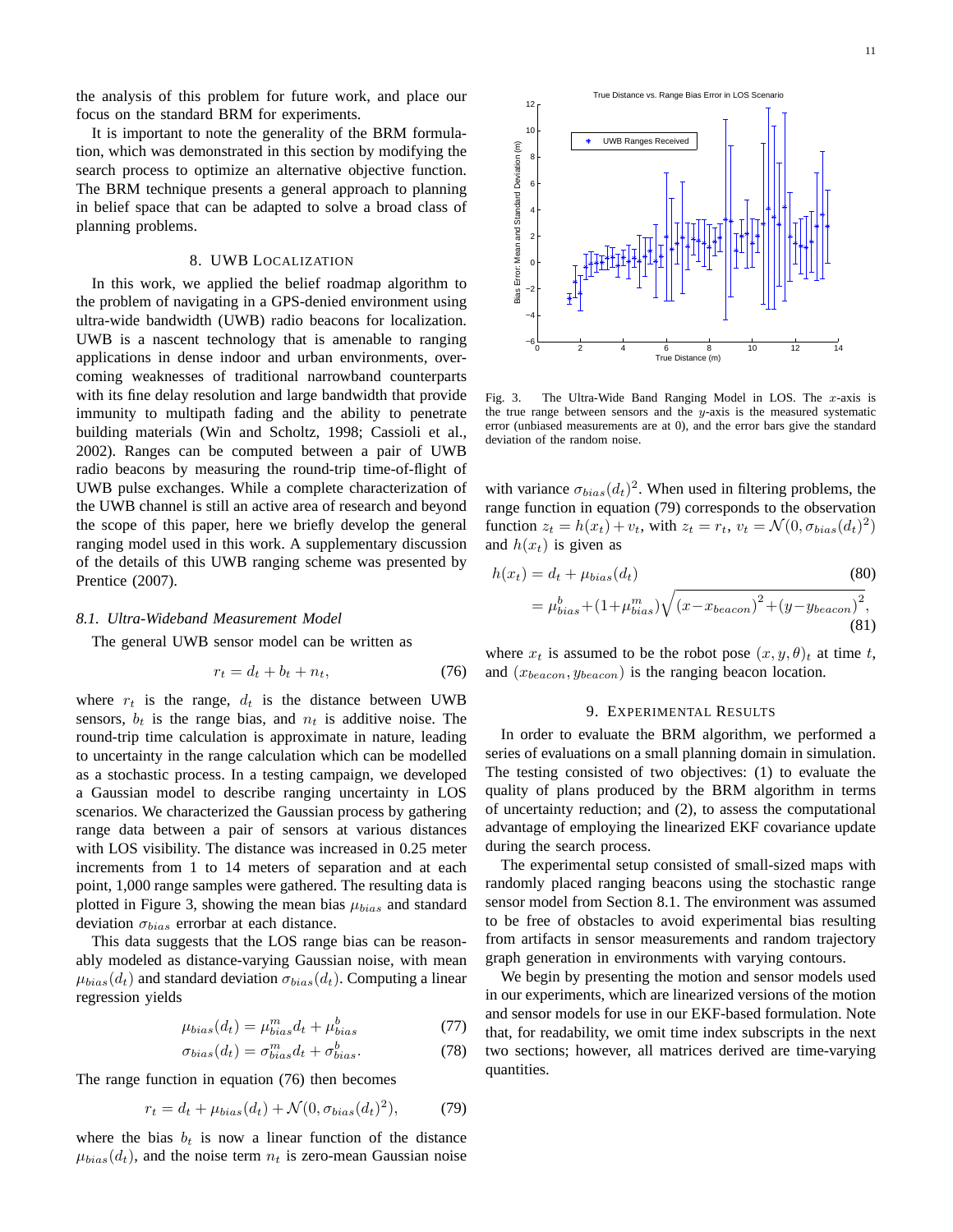#### *9.1. Linearized Motion Model*

We use the following non-linear probabilistic motion model,

$$
g_x = x + D\cos\left(\theta + \frac{T}{2}\right) + C\cos\left(\theta + \frac{T + \pi}{2}\right)
$$
  
\n
$$
g_y = y + D\sin\left(\theta + \frac{T}{2}\right) + C\sin\left(\theta + \frac{T + \pi}{2}\right)
$$
  
\n
$$
g_\theta = \theta + T \mod 2\pi,
$$

where  $g_x$ ,  $g_y$  and  $g_\theta$  are the components of g corresponding to each state variable, and the control variable  $u_t$  is given by  $u_t = \begin{bmatrix} D & C & T \end{bmatrix}^T$  with down-range D, cross-range C and turn T components.

In the EKF, the state transition matrix  $G$  is the Jacobian of the motion model with respect to the state, and is computed by linearizing the state transition function  $q$  about the mean state  $\mu$  as follows:

$$
G = \begin{bmatrix} \frac{\delta g_x}{\delta x} & \frac{\delta g_x}{\delta y} & \frac{\delta g_x}{\delta \theta} \\ \frac{\delta g_y}{\delta x} & \frac{\delta g_y}{\delta y} & \frac{\delta g_y}{\delta \theta} \\ \frac{\delta g_\theta}{\delta x} & \frac{\delta g_\theta}{\delta y} & \frac{\delta g_\theta}{\delta \theta} \end{bmatrix}_{\mu} = \begin{bmatrix} 1 & 0 & a \\ 0 & 1 & b \\ 0 & 0 & 1 \end{bmatrix},
$$

where

$$
a = -D\sin\left(\mu_{\theta} + \frac{T}{2}\right) - C\sin\left(\mu_{\theta} + \frac{T + \pi}{2}\right)
$$

$$
b = D\cos\left(\mu_{\theta} + \frac{T}{2}\right) + C\cos\left(\mu_{\theta} + \frac{T + \pi}{2}\right).
$$

The linearized process noise in state space is computed as  $R \triangleq V W V^T$  where W is the process noise covariance in control space

$$
W = \begin{bmatrix} \sigma_D^2 & 0 & 0 \\ 0 & \sigma_C^2 & 0 \\ 0 & 0 & \sigma_T^2 \end{bmatrix}
$$

and  $V$  is the mapping from control to state space, computed as the Jacobian of the motion model with respect to the control space components

$$
V = \begin{bmatrix} \frac{\delta g_x}{\delta D} & \frac{\delta g_x}{\delta C} & \frac{\delta g_x}{\delta T} \\ \frac{\delta g_y}{\delta D} & \frac{\delta g_y}{\delta C} & \frac{\delta g_y}{\delta T} \\ \frac{\delta g_\theta}{\delta D} & \frac{\delta g_\theta}{\delta C} & \frac{\delta g_\theta}{\delta T} \end{bmatrix}_{\mu,\mu^{[u]}}.
$$

Computing these partial derivatives leads to

$$
V = \begin{bmatrix} \cos(\theta + \frac{T}{2}) & \cos(\theta + \frac{T+\pi}{2}) & -\frac{1}{2}(D\sin(\theta + \frac{T}{2}) + C\sin(\theta + \frac{T+\pi}{2})) \\ \sin(\theta + \frac{T}{2}) & \sin(\theta + \frac{T+\pi}{2}) & \frac{1}{2}(D\cos(\theta + \frac{T}{2}) + C\cos(\theta + \frac{T+\pi}{2})) \\ 0 & 0 & 1 \end{bmatrix},
$$

where the components of  $V$  are evaluated at the mean state  $\mu$  and the mean control  $\mu^{[u]}$  (D, C, and T take on the mean values of the respective normal distributions).

# *9.2. Linearized LOS Sensor Model*

Similarly, the UWB sensor model developed in Section 8.1 can be linearized for use in the EKF. For convenience we restate the distance-varying Gaussian noise model of the bias  $\mathcal{N}(\mu_b(d), \sigma_b(d))$  and the observation function z. The noise model is given by,

$$
\mu_b(d) = \mu_b^m d + \mu_b^b
$$
  

$$
\sigma_b(d) = \sigma_b^m d + \sigma_b^b
$$

and the observation function  $z = h(x) + v$  is determined by,

$$
h(x) = \mu_b^b + (1 + \mu_b^m) \sqrt{(x - x_b)^2 + (y - y_b)^2}
$$
  

$$
v = \mathcal{N}(0, \sigma_b(d)^2),
$$

where  $(x, y)$  is the robot pose,  $(x_b, y_b)$  is the beacon location,  $d$  is the Euclidean distance and the parameters of the Gaussian bias distribution are linear functions of the distance.

The linearized transformation from measurement space to state space is computed as the measurement Jacobian  $H$ , computed as the partial derivatives of the measurement function with respect to each component of the state:

$$
H = \begin{bmatrix} \delta h & \delta h & \delta h \\ \overline{\delta x} & \overline{\delta y} & \overline{\delta \theta} \end{bmatrix},
$$

which becomes:

$$
H = \left[ \frac{(1 + \mu_b^m)(x - x_b)}{\sqrt{(x - x_b)^2 + (y - y_b)^2}} \frac{(1 + \mu_b^m)(y - y_b)}{\sqrt{(x - x_b)^2 + (y - y_b)^2}} \right].
$$
 (82)

Note that  $(x-x_b) = d \cos \theta_m$  and  $(y-y_b) = d \sin \theta_m$ , where  $\theta_m = \tan 2(y-y_b, x-x_b)$  is the angle of measurement relative to the robot pose. Thus, equation (82) becomes

$$
H = \left[ (1 + \mu_b^m) \cos \theta_m \quad (1 + \mu_b^m) \sin \theta_m \quad 0 \right]. \tag{83}
$$

As can be seen, the range measurements yield no information on bearing, and thus only affect the estimation of the  $x$ and  $y$  components of the robot state. The measurement noise covariance  $Q \triangleq cov(q, q)$  for a given beacon is the  $1 \times 1$ matrix

$$
Q = \left[ (\sigma_b^m d + \sigma_b^b)^2 \right]. \tag{84}
$$

Recall that the information matrix update in the measurement step is additive as  $\Omega_t = \overline{\Omega}_t + M_t$ . Thus, the range measurements  $z_t^{[i]}$  to each of N visible beacons i at time t can be incorporated by computing the aggregate measurement information as

$$
M_t = \sum_{i=0}^{N} M_t^{[i]},
$$
\n(85)

where  $M_t^{[i]} = H_t^{[i]^T} Q_t^{[i]^{-1}} H_t^{[i]}$ .

# *9.3. Localization Performance:*

In the first set of analyses, we compared the quality of paths produced using the BRM algorithm to those resulting from a shortest path search in a conventional PRM, which does not incorporate uncertainty. In each test iteration, sensor locations were sampled along randomized trajectories between a start and goal location in an obstacle-free environment with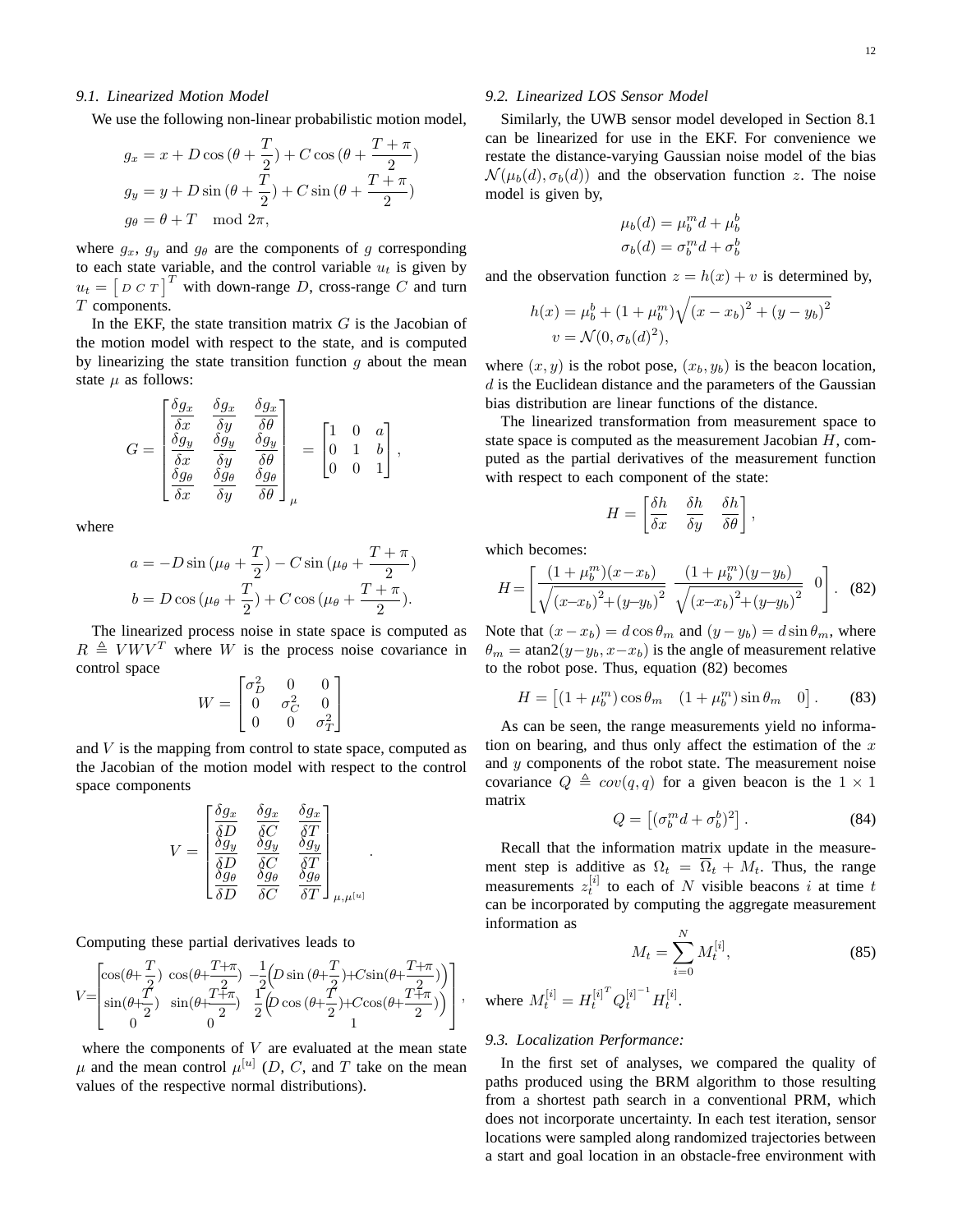

Fig. 4. Experimental Setup. Range sensor locations (shown as small circles) were sampled along randomized trajectories between a start and goal location. The solid and dashed line show the plans generated by the BRM and shortest path algorithms, respectively, with ellipses indicating the covariances  $\Sigma$  along each trajectory. This experimental design tests the ability of the BRM to find paths with greater potential information gain to stay well-localized during execution.

 $100m$  sides, as shown in Figure 4. This experimental setup tests the ability of the BRM to detour from shorter paths for those with lower expected uncertainty. We tested the quality of paths computed by the BRM and PRM shortest path planning algorithms by evaluating the average position error obtained at the goal location after executing the prescribed path.

We performed two analyses to demonstrate that the BRM provided more accurate localization; we artificially varied the random noise of the range beacons, and we artificially limited the range of the beacons by discarding measurements beyond a maximum range. In Figure 5(a), we see the performance of the two planning algorithms under conditions of varying noise. As the sensor noise increases, both algorithms have worsened positional accuracy at the goal, but the shortest path algorithm degrades more quickly. The BRM planner contends with increased sensor noise by finding trajectories with higher quality measurements. In Figure 5(b), we see that with a small maximum sensor range, the BRM is able to find trajectories in close proximity to sensors, yielding a reasonable level of positional accuracy. As the maximum sensor range increases, trajectories farther from sensors provide sufficient information for localization and the positional errors in both planners converge to similar values. Intuitively, as the information space becomes artificially saturated with abundant state information, the agent can remain well-localized regardless of its trajectory. Conversely, when the information space has greater disparity, the BRM excels at finding higher-quality paths that provide greater state information.

## *9.4. Algorithmic Performance:*

Secondly, we assessed the speed improvement of utilizing the linearized EKF covariance update during planning. We compared the time required by the planning search process when using the one-step linearized EKF covariance update  $(\zeta_{ii})$  to that of the standard EKF covariance updates. Note once again that the one-step covariance transfer function produces the same resulting covariance as performing each of multiple standard EKF updates in succession; there is no trade-off in Sensor Model Uncertainty vs. Positional Error at Goal Location



(a) Varying Sensor Noise



(b) Varying Sensor Range

Fig. 5. In these figures we characterized the positional accuracy of the robot for both the PRM shortest path and BRM planners as a function of the sensor noise and sensor range. (a) Accuracy vs. Sensor Noise. The positional accuracy of the PRM shortest path algorithm suffered with increased noise. The positional accuracy of the BRM increased slightly but not substantially with noise. (b) Accuracy vs. Range. The positional accuracy of the PRM shortest path algorithm increased with sensor range as the agent had more ranges for localization. Even with very short range, the BRM algorithm was able to find paths that maintained relatively good localization.

accuracy. This experiment evaluates the effect of using the onestep transfer function on planning speed. Planning experiments were performed using randomized sensor locations in maps of varying size  $(30-100m)$  per side). To reduce variability in the speed comparison results, the number of sensors was held constant throughout the experiments and the number of nodes was sampled randomly in proportion to the area of the environment to maintain consistent trajectory lengths.

Figure 6(a) shows the relative search times with respect to the depth of the search tree in the corresponding trajectory graph. The BRM maintains a consistent improvement by over two orders of magnitude, with search costs scaling logarithmically with increasing tree depth. Similar results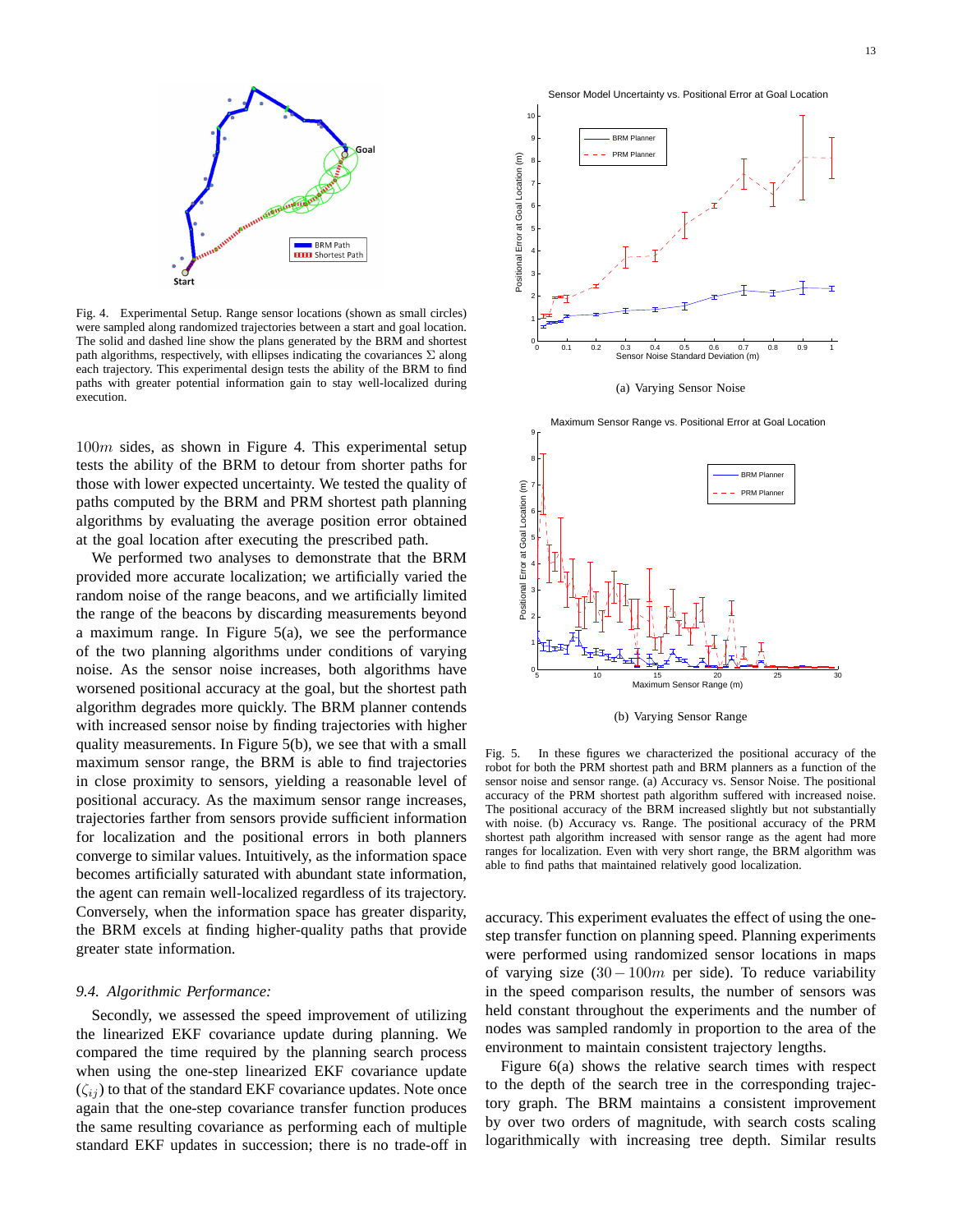



(b) Time vs. Path Length

Fig. 6. Algorithmic Performance. (a) Time to Plan vs. Tree Depth (b) Time to Plan vs. Path Length. Note that these graphs are semi-log graphs, indicating two orders of magnitude increase in speed.

are obtained when comparing the search times with respect to the length of the resulting path, shown in Figure 6(b), reiterating the significant scalable improvement of the one-step update. The one-step covariance update presents a consistent improvement in planning speed and scales with the size of the trajectory graph, making planning in belief space with the BRM computationally tractable.

Note that to construct update matrices for each trajectory in the graph, the one-step linearized search incurs a onetime build cost comparable to the cost of *one* path search using the standard covariance model. However, this cost is amortized; the BRM reuses this graph to enable efficient search in replanning.

# *9.5. Example trajectories:*

Finally, example trajectories are shown in Figures 7-8. In Figure 7, a mobile robot navigates through a small-sized indoor environment (∼70m in length) providing ranging beacons



Fig. 7. Example trajectories for a mobile robot in an indoor environment (∼70m across) with ranging beacons. The robot navigates from START (lower left) to GOAL (top). The BRM finds a path in close proximity to the ranging beacons, balancing the shorter route computed by the PRM in configuration space against a lower cost path in information space. The positional uncertainty over the two paths is shown as the bold covariance ellipses.

for localization. The BRM planner detours from the direct route chosen by the shortest path planner for sensor-rich regions of the environment. Whereas the shortest path planner accumulates positional error by relying on dead-reckoning, the BRM path incorporates ranging information to maintain lower uncertainty.

Figure 8 shows example trajectories for a very large planning problem. The robot must navigate across the MIT campus from the bottom right corner to the top left corner. Scattered throughout the environment are ranging beacons with known position, shown as the small blue circles. The robot can localize itself according to the ranges, but the ranging accuracy varies across campus according to the proximity and density of the beacons. The robot is also constrained to the outside paths (and cannot short-cut through buildings, the light-grey blocks). The shortest path planner shown in Figure 8(a) finds a direct route (the solid blue line) but the positional uncertainty grows quite large, shown by the green uncertainty ellipses. In contrast, the BRM algorithm finds a path that stays welllocalized by finding areas with a high sensor density. The uncertainty ellipses are too small to be seen for this trajectory.

#### 10. CONCLUSION

In this paper, we have addressed the problem of planning in belief space for linear-Gaussian systems, where the belief is tracked using Kalman-filter style estimators. We have shown that the computational cost of EKF predictions during planning can be reduced by factoring the covariance matrix and combining multiple EKF update steps into a single, one-step process. We have presented a variant of the Probabilistic Roadmap algorithm, called the Belief Roadmap (BRM) planner, and shown that it substantially improves planning performance and positional accuracy. We demonstrated our planning algorithm on a large-scale environment and showed that we could plan efficiently in this large space. This kind of trajectory has been reported elsewhere (Roy and Thrun, 1999) but in limited